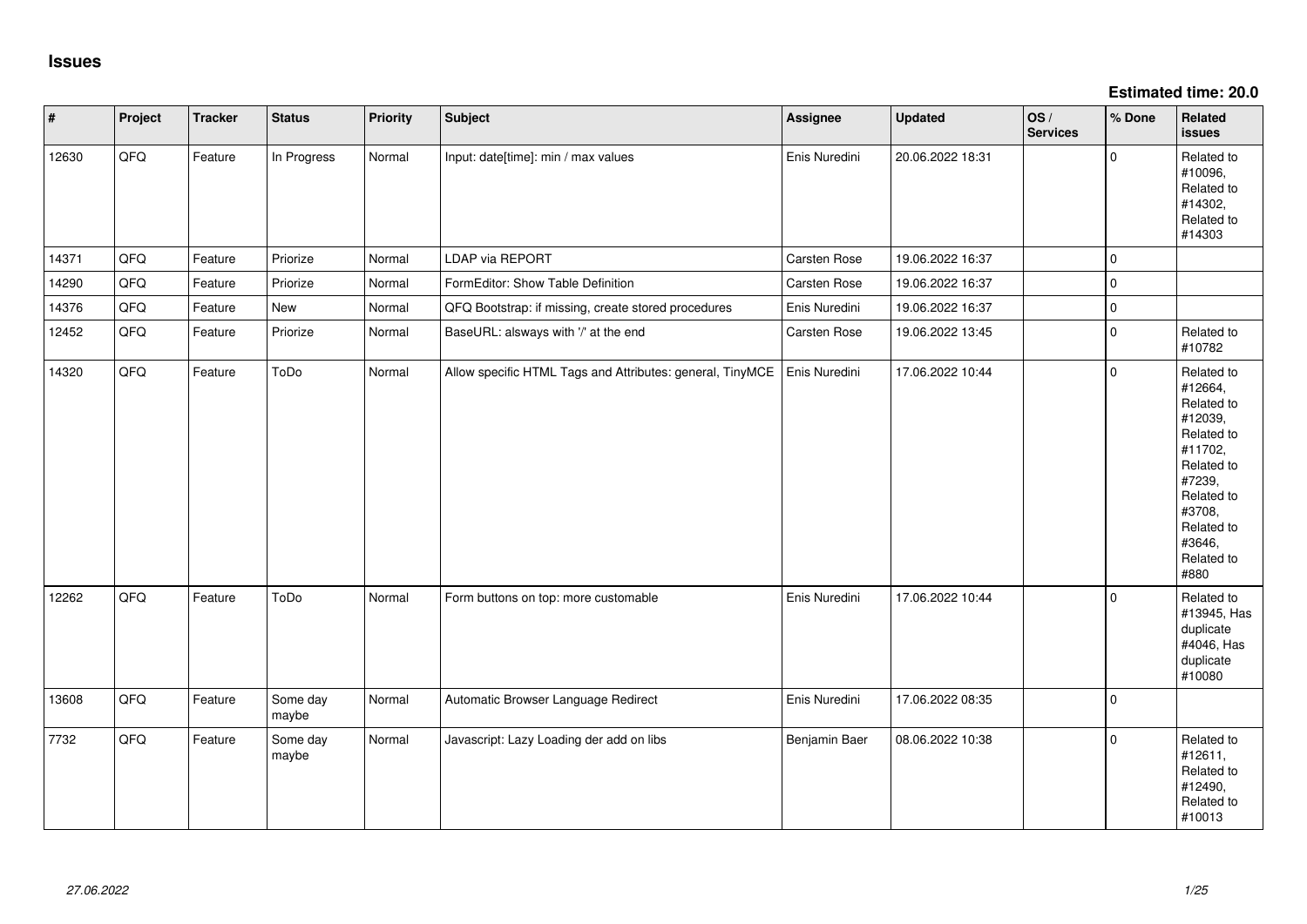| $\vert$ # | Project | <b>Tracker</b> | <b>Status</b>     | Priority | <b>Subject</b>                                                                       | <b>Assignee</b>        | <b>Updated</b>   | OS/<br><b>Services</b> | % Done      | Related<br><b>issues</b>                                               |
|-----------|---------|----------------|-------------------|----------|--------------------------------------------------------------------------------------|------------------------|------------------|------------------------|-------------|------------------------------------------------------------------------|
| 10013     | QFQ     | Feature        | Some day<br>maybe | Normal   | FE.typ=editor: CodeMirror                                                            | Carsten Rose           | 08.06.2022 10:37 |                        | $\mathbf 0$ | Related to<br>#12611,<br>Related to<br>#12490,<br>Related to<br>#7732  |
| 12490     | QFQ     | Feature        | New               | Normal   | Loading Plugins in QFQ - see what tinymce does. (lazy<br>loading)                    | Benjamin Baer          | 08.06.2022 10:37 |                        | $\mathbf 0$ | Related to<br>#12611,<br>Related to<br>#10013,<br>Related to<br>#7732  |
| 12611     | QFQ     | Feature        | Some day<br>maybe | Normal   | Refactoring: Bootstrap with Lazy Loading                                             | Carsten Rose           | 08.06.2022 10:37 |                        | $\mathbf 0$ | Related to<br>#12490,<br>Related to<br>#10013,<br>Related to<br>#7732  |
| 9052      | QFQ     | Feature        | Feedback          | High     | Report: CodeMirror with SQL Syntax Highlight in FE                                   | Enis Nuredini          | 08.06.2022 10:25 |                        | $\mathbf 0$ |                                                                        |
| 12584     | QFQ     | Feature        | Feedback          | Normal   | T3 v10 migration script: replace alias-patterns (v11)                                | Carsten Rose           | 28.05.2022 11:12 |                        | 100         |                                                                        |
| 14185     | QFQ     | Feature        | <b>New</b>        | Normal   | External/Autocron.php - better suitable directory                                    | Support: System        | 28.05.2022 11:03 |                        | 0           |                                                                        |
| 14090     | QFQ     | Feature        | New               | Normal   | Nützliche _script funktionen                                                         | Carsten Rose           | 28.05.2022 11:03 |                        | $\mathbf 0$ |                                                                        |
| 13609     | QFQ     | Feature        | New               | Normal   | QFQ Introduction: Seite aufloesen                                                    | Philipp<br>Gröbelbauer | 28.05.2022 11:02 |                        | 0           |                                                                        |
| 14227     | QFQ     | Feature        | New               | Normal   | Selenium Konkurrenz: cypress.io                                                      | Enis Nuredini          | 28.05.2022 11:02 |                        | $\pmb{0}$   |                                                                        |
| 14187     | QFQ     | Feature        | New               | High     | qfq.log: show current URL                                                            | Carsten Rose           | 28.05.2022 11:02 |                        | $\mathbf 0$ | Related to<br>#13933,<br>Related to<br>#12532,<br>Related to<br>#11893 |
| 14028     | QFQ     | Feature        | <b>New</b>        | Normal   | Required notification: visual nicer                                                  | Enis Nuredini          | 28.05.2022 11:01 |                        | $\mathbf 0$ |                                                                        |
| 13945     | QFQ     | Feature        | New               | Normal   | As _link: content before/after link                                                  | Enis Nuredini          | 28.05.2022 11:01 |                        | 0           | Related to<br>#12262                                                   |
| 13572     | QFQ     | Feature        | Feedback          | Normal   | Form Load: misleading error message on trying to load non<br>existent primary record | Enis Nuredini          | 16.05.2022 23:16 |                        | 100         |                                                                        |
| 10782     | QFQ     | Feature        | Feedback          | Normal   | Tiny MCE: Image Upload                                                               | Enis Nuredini          | 16.05.2022 23:16 |                        | $\mathbf 0$ | Related to<br>#12452                                                   |
| 10979     | QFQ     | Feature        | New               | Normal   | Ajax Calls an API - dataReport                                                       | Carsten Rose           | 11.05.2022 12:15 |                        | $\mathbf 0$ |                                                                        |
| 13900     | QFQ     | Feature        | Priorize          | Normal   | Selenium: Check das Cookie/PDF funktioniert                                          | Enis Nuredini          | 25.03.2022 12:45 |                        | $\mathsf 0$ |                                                                        |
| 10569     | QFG     | Feature        | Priorize          | Normal   | link _blank more safe                                                                | Enis Nuredini          | 25.03.2022 12:44 |                        | $\pmb{0}$   |                                                                        |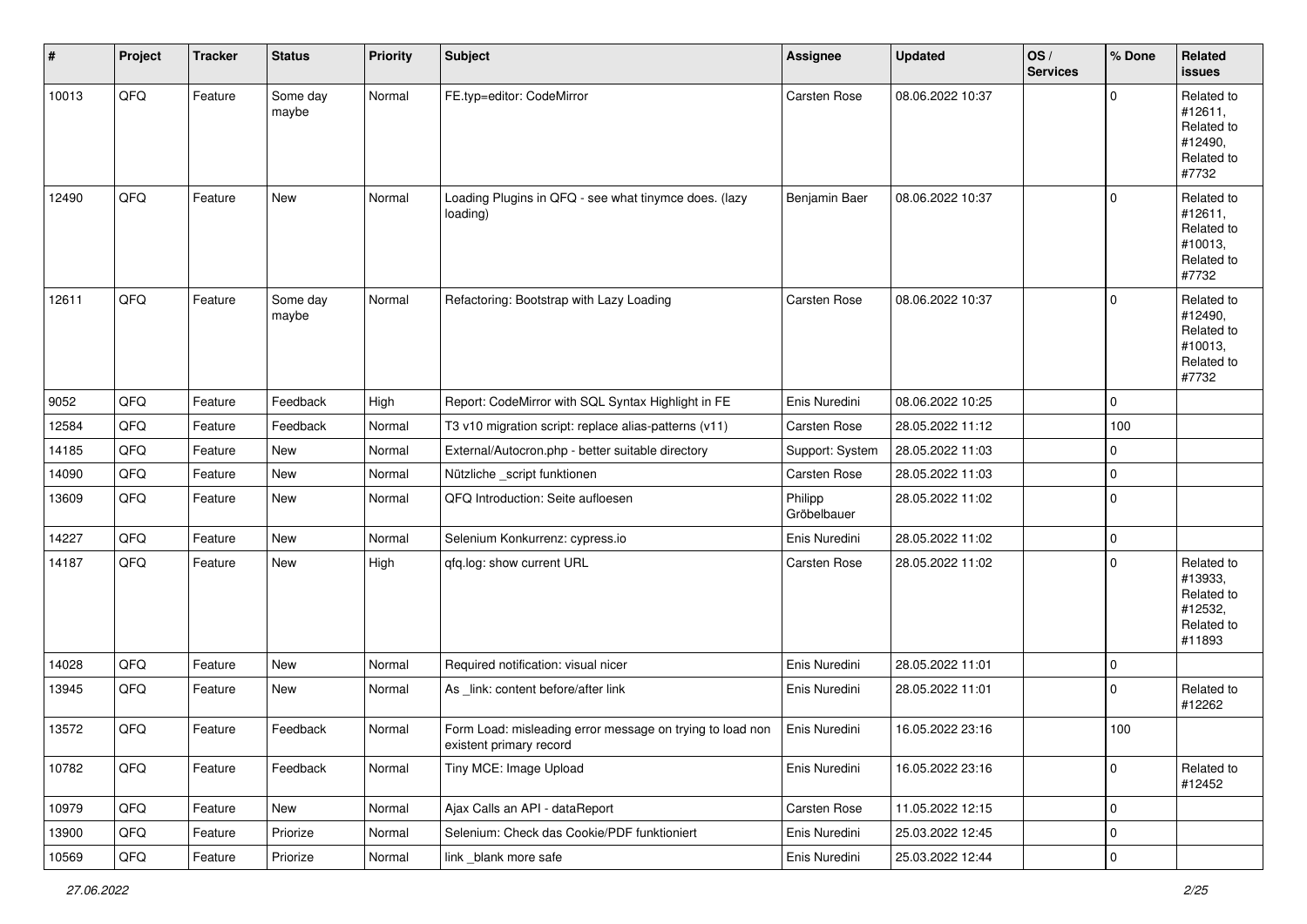| #     | Project | <b>Tracker</b> | <b>Status</b>     | <b>Priority</b> | Subject                                                                               | <b>Assignee</b> | <b>Updated</b>   | OS/<br><b>Services</b> | % Done      | Related<br><b>issues</b>                                               |
|-------|---------|----------------|-------------------|-----------------|---------------------------------------------------------------------------------------|-----------------|------------------|------------------------|-------------|------------------------------------------------------------------------|
| 10463 | QFQ     | Feature        | <b>New</b>        | Normal          | Report _link: expliztes setzen von HTML Tags (Bedarf fuer<br>'data-selenium' & 'id')  | Enis Nuredini   | 23.03.2022 09:23 |                        | 0           | Related to<br>#7648                                                    |
| 11892 | QFQ     | Feature        | <b>New</b>        | Normal          | tablesorter: columns with links are hard to order - new<br>qualifier 'Y: <ord>'</ord> | Enis Nuredini   | 23.03.2022 09:22 |                        | 0           |                                                                        |
| 7602  | QFQ     | Feature        | ToDo              | High            | Multi Select: with checkboxes                                                         | Benjamin Baer   | 22.03.2022 09:07 |                        | 0           |                                                                        |
| 6801  | QFQ     | Feature        | Priorize          | Normal          | Fabric: Maximize / Fulllscreen                                                        | Benjamin Baer   | 21.03.2022 09:56 |                        | 0           |                                                                        |
| 12440 | QFQ     | Feature        | In Progress       | Normal          | Typo3 V10 upgrade (durchfuehren und testen)                                           | Carsten Rose    | 21.03.2022 09:53 |                        | 50          | Related to<br>#12357,<br>Related to<br>#12067,<br>Related to<br>#10661 |
| 5562  | QFQ     | Feature        | Priorize          | Normal          | Drag'n'Drop fuer Uploads                                                              | Benjamin Baer   | 21.03.2022 09:52 |                        | 0           | Related to<br>#9706                                                    |
| 6224  | QFQ     | Feature        | Priorize          | Normal          | Dynamic update: fade in/out fields                                                    | Benjamin Baer   | 21.03.2022 09:50 |                        | $\mathbf 0$ |                                                                        |
| 5366  | QFQ     | Feature        | Priorize          | Normal          | Saving with keyboard shortcuts                                                        | Benjamin Baer   | 21.03.2022 09:47 |                        | 0           |                                                                        |
| 12556 | QFQ     | Feature        | <b>New</b>        | Normal          | Pills Title: colored = static or dynamic on allrequiredgiven                          | Benjamin Baer   | 19.03.2022 17:49 |                        | $\mathbf 0$ |                                                                        |
| 12603 | QFQ     | Feature        | New               | Normal          | Dropdown (Select), Radio, checkbox:<br>itemListAlways={{!SELECT key, value}}          | Carsten Rose    | 19.03.2022 17:47 |                        | 0           |                                                                        |
| 12664 | QFQ     | Feature        | <b>New</b>        | Normal          | TinyMCE: report/remove malicous HTML/JS Code                                          | Carsten Rose    | 19.03.2022 17:47 |                        | $\Omega$    | Related to<br>#14320                                                   |
| 13467 | QFQ     | Feature        | New               | Normal          | ChangeLog Generator                                                                   | Carsten Rose    | 19.03.2022 17:46 |                        | $\Omega$    | Related to<br>#11460                                                   |
| 13700 | QFQ     | Feature        | New               | Normal          | Redesign gfg.io Seite                                                                 | Carsten Rose    | 19.03.2022 17:43 |                        | $\mathbf 0$ |                                                                        |
| 13757 | QFQ     | Feature        | New               | High            | QR / Bar-Code Plugin                                                                  | Enis Nuredini   | 19.03.2022 17:43 |                        | 0           |                                                                        |
| 13841 | QFQ     | Feature        | New               | Normal          | Create PDF via iText - evaluate                                                       | Carsten Rose    | 19.03.2022 17:42 |                        | 0           |                                                                        |
| 13843 | QFQ     | Feature        | New               | Normal          | Create JWT via QFQ                                                                    | Carsten Rose    | 19.03.2022 17:42 |                        | 0           |                                                                        |
| 5548  | QFQ     | Feature        | Some day<br>maybe | Normal          | 801 Textfiles/Scriptfiles als Thumbnail                                               | Carsten Rose    | 07.03.2022 16:26 |                        | $\mathbf 0$ |                                                                        |
| 5894  | QFQ     | Feature        | Feedback          | Normal          | Typeahead in Report: show/hide rows dynamically                                       | Carsten Rose    | 18.02.2022 08:50 |                        | $\Omega$    | Related to<br>#5893.<br>Related to<br>#5885                            |
| 4413  | QFQ     | Feature        | New               | Normal          | fieldset: show/hidden, modeSql, dynamicUpdate                                         | Carsten Rose    | 09.02.2022 15:19 |                        | $\mathbf 0$ |                                                                        |
| 12476 | QFQ     | Feature        | New               | Normal          | clearMe: a) should trigger 'dirty', b) sticky on textarea resize                      | Benjamin Baer   | 04.01.2022 08:40 |                        | $\pmb{0}$   | Related to<br>#9528                                                    |
| 6870  | QFQ     | Feature        | Priorize          | Normal          | Click on '_link' triggers an API call                                                 | Benjamin Baer   | 03.01.2022 08:25 |                        | $\mathbf 0$ |                                                                        |
| 7965  | QFG     | Feature        | Priorize          | Normal          | Input type 'text' with visual format - currency                                       | Benjamin Baer   | 03.01.2022 07:45 |                        | $\pmb{0}$   |                                                                        |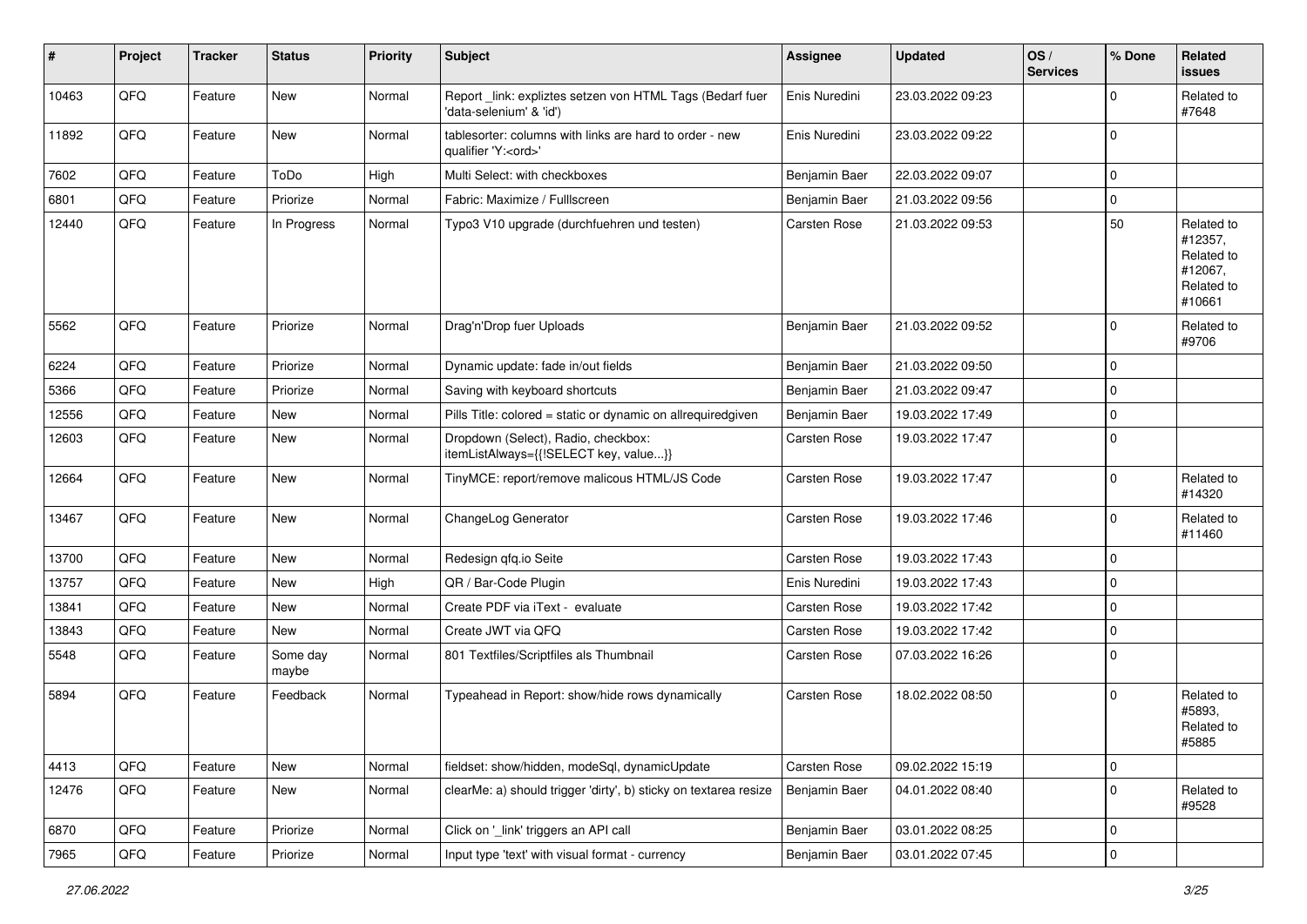| #     | Project | <b>Tracker</b> | <b>Status</b>              | <b>Priority</b> | <b>Subject</b>                                                                                                                        | <b>Assignee</b>     | <b>Updated</b>   | OS/<br><b>Services</b> | % Done      | Related<br><b>issues</b>                        |
|-------|---------|----------------|----------------------------|-----------------|---------------------------------------------------------------------------------------------------------------------------------------|---------------------|------------------|------------------------|-------------|-------------------------------------------------|
| 9135  | QFQ     | Feature        | Priorize                   | Normal          | Progress Bar generic / replace old hourglass download<br>popup                                                                        | Benjamin Baer       | 03.01.2022 07:43 |                        | $\Omega$    |                                                 |
| 13566 | QFQ     | Feature        | Ready to sync<br>(develop) | Normal          | Delete config-example.qfq.php file                                                                                                    | Carsten Rose        | 23.12.2021 09:25 |                        | $\Omega$    |                                                 |
| 12544 | QFQ     | Feature        | <b>New</b>                 | High            | a) ' AS _link' new also as ' AS _format', b) sortierung via<br>'display: none;', c) '_format' benoeitgt nicht zwingend<br>u/U/p/m/z/d | Carsten Rose        | 14.12.2021 16:03 |                        | $\Omega$    |                                                 |
| 12532 | QFQ     | Feature        | New                        | High            | SIP-Parameter bei Seitenaufruf in Browser-Console<br>anzeigen                                                                         | <b>Carsten Rose</b> | 07.12.2021 17:19 |                        | $\Omega$    | Related to<br>#11893.<br>Related to<br>#14187   |
| 12186 | QFQ     | Feature        | <b>New</b>                 | High            | TinyMCE Config für Objekte                                                                                                            | Carsten Rose        | 07.12.2021 17:19 |                        | $\Omega$    | <b>Blocks</b><br>#12632                         |
| 10114 | QFQ     | Feature        | New                        | High            | Symbol (Link): 'G:' (Glyphicon) replaced by 'i:' (icon)                                                                               |                     | 07.12.2021 17:19 |                        | $\mathbf 0$ | Related to<br>#3797,<br>Related to<br>#4194     |
| 11702 | QFQ     | Feature        | New                        | Normal          | HTML Special Char makes no sense for 'allbut' if '&' is<br>forbidden                                                                  | <b>Carsten Rose</b> | 07.12.2021 16:35 |                        | $\Omega$    | Related to<br>#5112,<br>Related to<br>#14320    |
| 8082  | QFQ     | Feature        | Priorize                   | High            | Contact form without saving record                                                                                                    | Carsten Rose        | 07.12.2021 15:20 |                        | $\Omega$    | Related to<br>#8587,<br><b>Blocks</b><br>#11850 |
| 13354 | QFQ     | Feature        | New                        | Normal          | Using Websocket in QFQ                                                                                                                | Carsten Rose        | 10.11.2021 15:47 |                        | $\mathbf 0$ |                                                 |
| 13330 | QFQ     | Feature        | In Progress                | Normal          | Multi Form: Upload                                                                                                                    | Carsten Rose        | 07.11.2021 12:40 |                        | 50          | Related to<br>#9706                             |
| 12337 | QFQ     | Feature        | Some day<br>maybe          | Normal          | Database.php: better caching                                                                                                          | Carsten Rose        | 16.09.2021 15:10 |                        | $\mathbf 0$ |                                                 |
| 12315 | QFQ     | Feature        | Some day<br>maybe          | Normal          | Form History (Diffs) / Backups                                                                                                        | Carsten Rose        | 16.09.2021 15:10 |                        | $\mathbf 0$ |                                                 |
| 11323 | QFQ     | Feature        | Some day<br>maybe          | Normal          | Report Frontend Editor Modal + Codemirror                                                                                             | Carsten Rose        | 16.09.2021 15:10 |                        | 0           | Related to<br>#11036                            |
| 11322 | QFQ     | Feature        | Some day<br>maybe          | Normal          | Form Element JSON - (multiline parameter field)                                                                                       | Carsten Rose        | 16.09.2021 15:10 |                        | $\Omega$    |                                                 |
| 11217 | QFQ     | Feature        | Some day<br>maybe          | Normal          | <b>Extend Script Functionality</b>                                                                                                    | Carsten Rose        | 16.09.2021 15:10 |                        | $\mathbf 0$ |                                                 |
| 10716 | QFQ     | Feature        | Some day<br>maybe          | Normal          | Business Logic mit Externen Skripten                                                                                                  | Carsten Rose        | 16.09.2021 15:10 |                        | $\mathbf 0$ | Related to<br>#10713,<br>Related to<br>#8217    |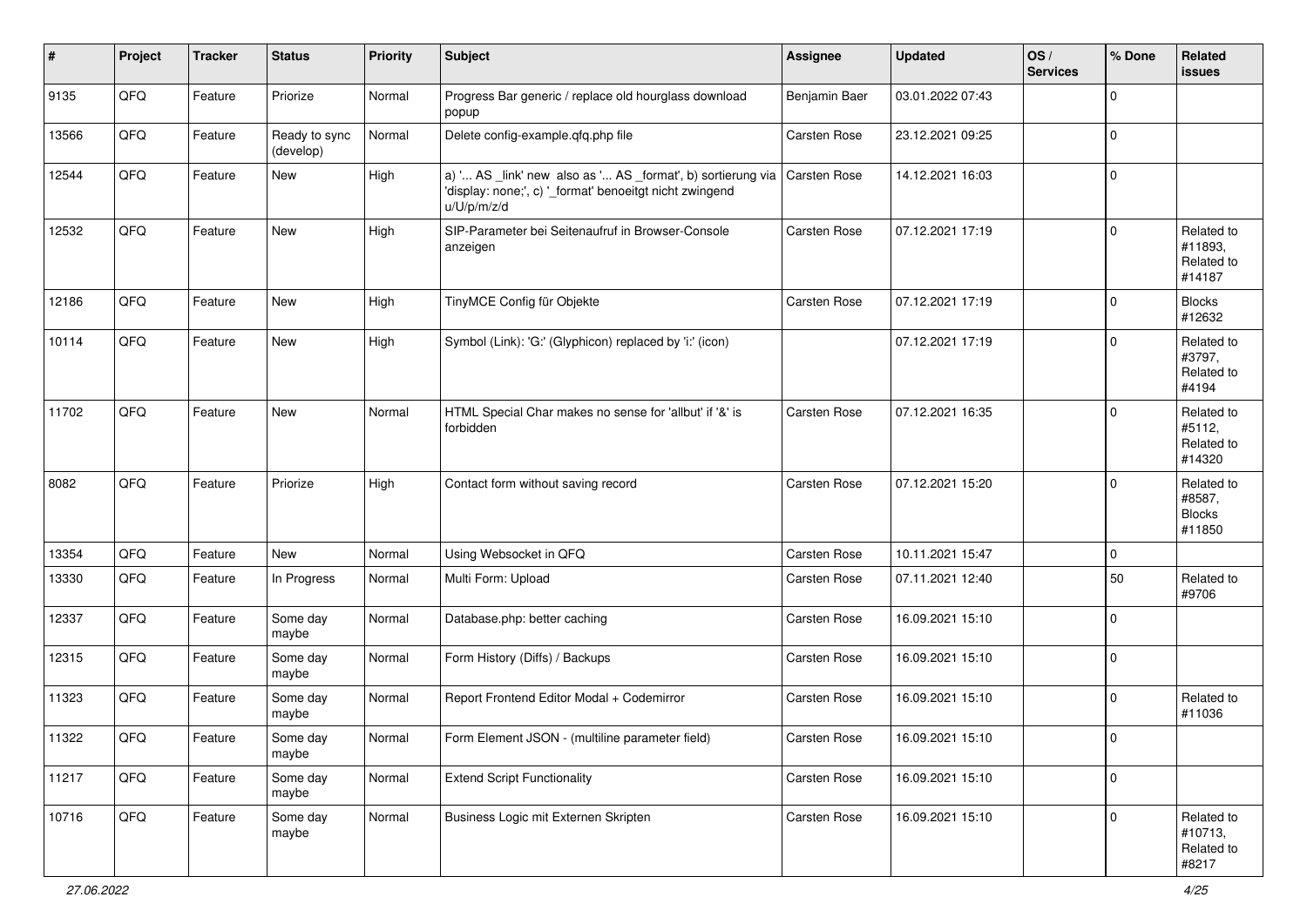| #     | Project | <b>Tracker</b> | <b>Status</b>     | <b>Priority</b> | <b>Subject</b>                                                        | <b>Assignee</b> | <b>Updated</b>   | OS/<br><b>Services</b> | % Done      | Related<br>issues                             |
|-------|---------|----------------|-------------------|-----------------|-----------------------------------------------------------------------|-----------------|------------------|------------------------|-------------|-----------------------------------------------|
| 10095 | QFQ     | Feature        | Some day<br>maybe | Normal          | Generic Gitlab Integration into QFQ                                   | Carsten Rose    | 16.09.2021 15:10 |                        | $\mathbf 0$ |                                               |
| 8586  | QFQ     | Feature        | Some day<br>maybe | Normal          | QFQ: Enhance Error message for 'record not found'                     | Carsten Rose    | 16.09.2021 15:10 |                        | $\mathbf 0$ |                                               |
| 8520  | QFQ     | Feature        | Some day<br>maybe | Normal          | Bring QFQ to Composer                                                 | Carsten Rose    | 16.09.2021 15:10 |                        | $\mathbf 0$ |                                               |
| 8101  | QFQ     | Feature        | Some day<br>maybe | Normal          | Password hash: support further hashing methods                        | Carsten Rose    | 16.09.2021 15:10 |                        | $\mathbf 0$ |                                               |
| 7453  | QFQ     | Feature        | Some day<br>maybe | Normal          | import / export forms QFQ                                             | Carsten Rose    | 16.09.2021 15:10 |                        | $\mathbf 0$ |                                               |
| 7452  | QFQ     | Feature        | Some day<br>maybe | Normal          | automate deployment new QFQ version                                   | Carsten Rose    | 16.09.2021 15:10 |                        | $\mathbf 0$ |                                               |
| 11036 | QFQ     | Feature        | Some day<br>maybe | Normal          | inline report editor permissions                                      | Carsten Rose    | 16.09.2021 15:09 |                        | $\mathbf 0$ | Related to<br>#11323                          |
| 10745 | QFQ     | Feature        | Some day<br>maybe | Normal          | Tablesorter Excel Export                                              | Carsten Rose    | 16.09.2021 15:09 |                        | $\mathbf 0$ |                                               |
| 10116 | QFQ     | Feature        | Some day<br>maybe | Normal          | TypeAhead: Tag - show inside 'input' element                          | Carsten Rose    | 16.09.2021 15:09 |                        | $\mathbf 0$ |                                               |
| 11980 | QFQ     | Feature        | In Progress       | Normal          | protected verzeichnis MUSS geschützt werden                           | Carsten Rose    | 07.09.2021 13:30 |                        | $\mathbf 0$ |                                               |
| 10793 | QFQ     | Feature        | In Progress       | Normal          | <b>Update NPM Packages</b>                                            | Carsten Rose    | 07.09.2021 13:25 |                        | 30          |                                               |
| 4445  | QFQ     | Feature        | Some day<br>maybe | Normal          | template group: Option to simulate fieldset                           |                 | 28.06.2021 14:11 |                        | $\mathbf 0$ |                                               |
| 8204  | QFQ     | Feature        | Priorize          | High            | Position 'required mark'                                              | Carsten Rose    | 16.06.2021 13:44 |                        | $\mathbf 0$ |                                               |
| 12679 | QFQ     | Feature        | New               | Normal          | tablesorter: custom column width                                      | Carsten Rose    | 16.06.2021 11:10 |                        | $\mathbf 0$ |                                               |
| 11460 | QFQ     | Feature        | New               | Normal          | Easier creation of changelog: gitchangelog                            | Carsten Rose    | 12.06.2021 10:20 |                        | $\mathbf 0$ | Related to<br>#13467                          |
| 6261  | QFQ     | Feature        | New               | Normal          | Persistent SIP                                                        | Carsten Rose    | 12.06.2021 09:07 |                        | $\mathbf 0$ | Related to<br>#10819                          |
| 6723  | QFQ     | Feature        | New               | Normal          | Report QFQ Installation and Version                                   | Carsten Rose    | 12.06.2021 09:07 |                        | $\mathbf 0$ |                                               |
| 9348  | QFQ     | Feature        | New               | Normal          | defaultThumbnailSize: pre render thumbnails                           | Carsten Rose    | 12.06.2021 09:05 |                        | $\mathbf 0$ |                                               |
| 9346  | QFQ     | Feature        | Priorize          | Normal          | beforeSave: check if an upload is given                               | Carsten Rose    | 11.06.2021 21:18 |                        | $\mathbf 0$ |                                               |
| 12632 | QFQ     | Feature        | New               | Normal          | TinyMCE: Prepare CSS classes for images                               | Carsten Rose    | 04.06.2021 14:35 |                        | 100         | Blocked by<br>#12186                          |
| 11893 | QFQ     | Feature        | New               | High            | Broken SIP: a) only report one time, b) only report in main<br>column | Carsten Rose    | 12.05.2021 12:13 |                        | $\mathbf 0$ | Related to<br>#12532,<br>Related to<br>#14187 |
| 9221  | QFG     | Feature        | New               | Normal          | typeAhead: Zeichenlimite ausschalten                                  | Carsten Rose    | 08.05.2021 17:06 |                        | $\mathsf 0$ |                                               |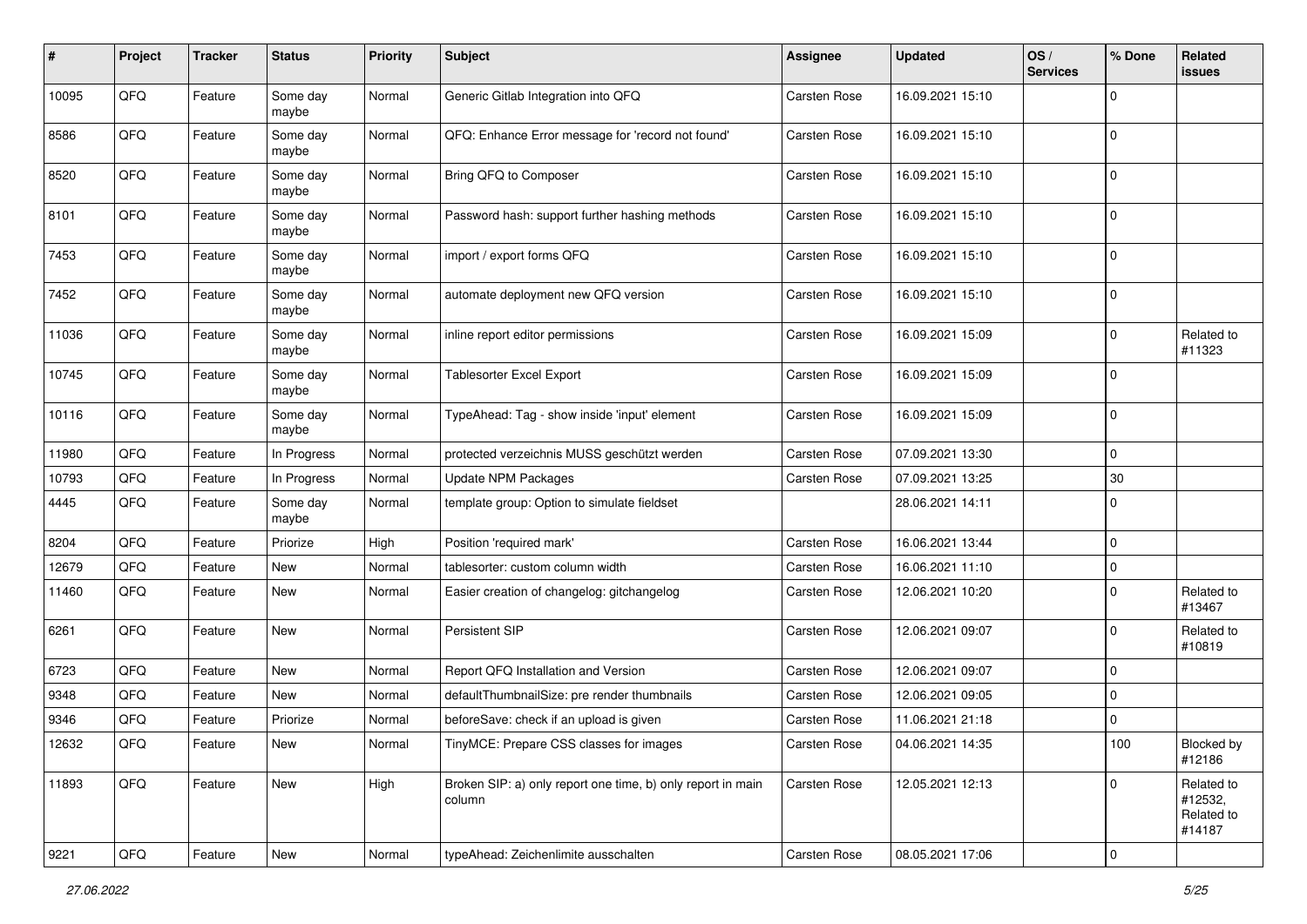| ∦     | Project | <b>Tracker</b> | <b>Status</b>     | Priority | <b>Subject</b>                                                                                                 | Assignee            | <b>Updated</b>   | OS/<br><b>Services</b> | % Done       | <b>Related</b><br><b>issues</b>                                        |
|-------|---------|----------------|-------------------|----------|----------------------------------------------------------------------------------------------------------------|---------------------|------------------|------------------------|--------------|------------------------------------------------------------------------|
| 10012 | QFQ     | Feature        | Priorize          | Normal   | redirectAllMailTo: {{beEmail:T}}                                                                               | <b>Carsten Rose</b> | 08.05.2021 09:54 |                        | $\Omega$     | Related to<br>#12412,<br>Related to<br>#12413,<br>Related to<br>#10011 |
| 10011 | QFQ     | Feature        | Priorize          | Normal   | Offer new STORE_TYPO3 Variable 'beUser', 'beEmail'                                                             | Carsten Rose        | 08.05.2021 09:51 |                        | $\Omega$     | Related to<br>#10012,<br>Related to<br>#12511                          |
| 12412 | QFQ     | Feature        | <b>New</b>        | Normal   | Action/Escape qualifier 'e' (empty), '0': if given, an empty<br>string (or '0') will be treated as 'not found' | Carsten Rose        | 08.05.2021 09:40 |                        | $\Omega$     | Related to<br>#12413,<br>Related to<br>#10012                          |
| 12439 | QFQ     | Feature        | In Progress       | Normal   | TinyMCE Paste from Word & Character Count/Limit                                                                | <b>Carsten Rose</b> | 05.05.2021 22:15 |                        | $\mathbf 0$  |                                                                        |
| 9668  | QFQ     | Feature        | Priorize          | Normal   | Form.mode: rename 'hidden' to 'hide'                                                                           | Carsten Rose        | 05.05.2021 22:14 |                        | $\Omega$     | Related to<br>#6437                                                    |
| 8044  | QFQ     | Feature        | Priorize          | Normal   | Transaction: a) Form, b) Report                                                                                | <b>Carsten Rose</b> | 05.05.2021 22:14 |                        | $\Omega$     | Related to<br>#8043                                                    |
| 3867  | QFQ     | Feature        | Priorize          | Normal   | Readonly Formular: Template Groups add/delete<br>ausbeldnen                                                    | <b>Carsten Rose</b> | 05.05.2021 22:12 |                        | $\mathbf 0$  |                                                                        |
| 8963  | QFQ     | Feature        | Priorize          | Normal   | Setting values in a store: flexible way                                                                        | <b>Carsten Rose</b> | 05.05.2021 22:10 |                        | $\mathbf 0$  | Related to<br>#8975                                                    |
| 9394  | QFQ     | Feature        | Priorize          | Normal   | REST: allow for non numerical ids in get requests                                                              | Carsten Rose        | 05.05.2021 22:10 |                        | $\mathbf 0$  |                                                                        |
| 11320 | QFQ     | Feature        | Priorize          | Normal   | Typo3 Version 10 support                                                                                       | Carsten Rose        | 05.05.2021 22:09 |                        | $\mathbf 0$  |                                                                        |
| 12503 | QFQ     | Feature        | Priorize          | Normal   | Detect dangerous UPDATE statement with missing WHERE                                                           | Carsten Rose        | 05.05.2021 22:09 |                        | $\mathbf{0}$ |                                                                        |
| 12504 | QFQ     | Feature        | Priorize          | Normal   | sql.log: report fe.id                                                                                          | Carsten Rose        | 05.05.2021 22:09 |                        | $\mathbf 0$  |                                                                        |
| 12465 | QFQ     | Feature        | <b>New</b>        | Normal   | QFQ Function: use in FE to fill StoreRecord                                                                    | Carsten Rose        | 05.05.2021 21:58 |                        | $\mathbf{0}$ |                                                                        |
| 9548  | QFQ     | Feature        | Feedback          | High     | FormElement: Pattern mismatch - optional report only on<br>focus lost                                          | Benjamin Baer       | 03.05.2021 21:14 |                        | $\mathbf{0}$ |                                                                        |
| 9517  | QFQ     | Feature        | In Progress       | High     | Input multiple tags with typeahead                                                                             | Carsten Rose        | 03.05.2021 21:14 |                        | 40           | Related to<br>#10150                                                   |
| 8962  | QFQ     | Feature        | <b>New</b>        | High     | allow for form fields with identical names                                                                     | <b>Carsten Rose</b> | 03.05.2021 21:14 |                        | $\Omega$     |                                                                        |
| 7850  | QFQ     | Feature        | New               | High     | Upload records: non 'pathFileName' column                                                                      | Carsten Rose        | 03.05.2021 21:14 |                        | $\mathbf{0}$ |                                                                        |
| 4258  | QFQ     | Feature        | Some day<br>maybe | High     | <b>System Defaults: Forms</b>                                                                                  | <b>Carsten Rose</b> | 03.05.2021 21:14 |                        | $\mathbf 0$  |                                                                        |
| 3990  | QFQ     | Feature        | Some day<br>maybe | High     | custom class definition: add space automatically                                                               | Carsten Rose        | 03.05.2021 21:14 |                        | $\Omega$     |                                                                        |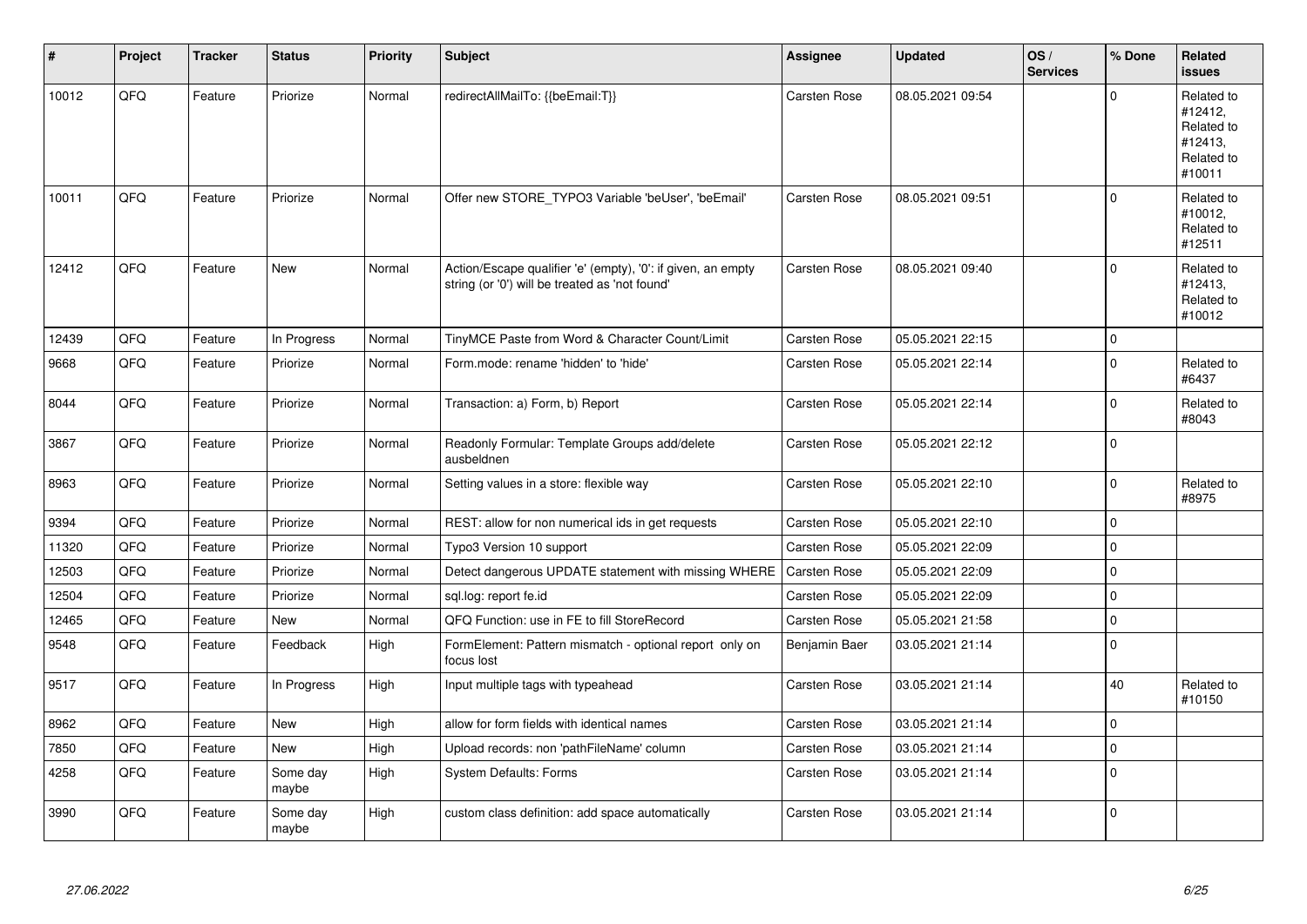| #     | Project | <b>Tracker</b> | <b>Status</b>     | <b>Priority</b> | <b>Subject</b>                                                                                             | <b>Assignee</b>                                        | <b>Updated</b>   | OS/<br><b>Services</b> | % Done       | Related<br><b>issues</b>                      |                      |
|-------|---------|----------------|-------------------|-----------------|------------------------------------------------------------------------------------------------------------|--------------------------------------------------------|------------------|------------------------|--------------|-----------------------------------------------|----------------------|
| 3967  | QFQ     | Feature        | Some day<br>maybe | High            | Report: Checkbox, Radio, Dropdown, Input welches ohne<br>Submit funktioniert - 'Inline-Form'               | <b>Carsten Rose</b>                                    | 03.05.2021 21:14 |                        | $\mathbf 0$  |                                               |                      |
| 5715  | QFQ     | Feature        | New               | High            | PDF Caching                                                                                                | <b>Carsten Rose</b>                                    | 03.05.2021 21:14 |                        | 0            | Related to<br>#5851,<br>Related to<br>#6357   |                      |
| 3848  | QFQ     | Feature        | Some day<br>maybe | High            | Antivirus check fuer Upload files in qfq?                                                                  | Carsten Rose                                           | 03.05.2021 21:14 |                        | $\Omega$     | Related to<br>#4131                           |                      |
| 880   | QFQ     | Feature        | Some day<br>maybe | Urgent          | Security: PHP, SQL Injection, XSS                                                                          |                                                        | 03.05.2021 21:14 |                        | $\Omega$     | Related to<br>#14320                          |                      |
| 3727  | QFQ     | Feature        | New               | High            | Security: Session Hijacking erschweren                                                                     | Carsten Rose                                           | 03.05.2021 21:14 |                        | $\mathbf 0$  |                                               |                      |
| 11850 | QFQ     | Feature        | New               | Urgent          | Wizard Form: basierend auf einer Tabelle eine Form<br>anlegen.                                             |                                                        | 03.05.2021 21:12 |                        | $\mathbf 0$  | Blocked by<br>#8082                           |                      |
| 10345 | QFQ     | Feature        | <b>New</b>        | Normal          | Templates - Patterns QFQ Style                                                                             |                                                        | 03.05.2021 21:01 |                        | $\mathbf 0$  | Related to<br>#10713                          |                      |
| 12119 | QFQ     | Feature        | <b>New</b>        | Normal          | AS paged: error message missing if there ist no 'r'<br>argument.                                           | Carsten Rose                                           | 03.05.2021 20:51 |                        | $\mathbf 0$  |                                               |                      |
| 12163 | QFQ     | Feature        | <b>New</b>        | Normal          | Checkbox: table wrap                                                                                       | <b>Carsten Rose</b>                                    | 03.05.2021 20:51 |                        | $\mathbf 0$  |                                               |                      |
| 11955 | QFQ     | Feature        | New               | Normal          | subrecord: new title option to set <th> attributes - e.g. to<br/>customize tablesorter options.</th>       | attributes - e.g. to<br>customize tablesorter options. | Carsten Rose     | 03.05.2021 20:47       |              | 0                                             | Related to<br>#11775 |
| 4194  | QFQ     | Feature        | In Progress       | Normal          | Bootstrap 4 ist jetzt offiziel                                                                             |                                                        | 03.05.2021 20:47 |                        | $\mathbf 0$  | Related to<br>#10114                          |                      |
| 11747 | QFQ     | Feature        | <b>New</b>        | Normal          | Maintenance Page with Redirect                                                                             | Carsten Rose                                           | 03.05.2021 20:47 |                        | $\mathbf 0$  | Related to<br>#11741                          |                      |
| 12480 | QFQ     | Feature        | <b>New</b>        | Normal          | If QFQ upgrade is running, block further request                                                           | Carsten Rose                                           | 03.05.2021 20:45 |                        | 0            |                                               |                      |
| 12477 | QFQ     | Feature        | New               | Normal          | Support for refactoring: Form, FormElement, diverse<br>Tabellen/Spalten, tt-content Records                | Carsten Rose                                           | 03.05.2021 20:45 |                        | $\mathbf{0}$ |                                               |                      |
| 12474 | QFQ     | Feature        | New               | Normal          | Check BaseConfigURL if it is given and the the last char is                                                | Carsten Rose                                           | 03.05.2021 20:45 |                        | $\mathbf 0$  |                                               |                      |
| 12413 | QFQ     | Feature        | <b>New</b>        | Normal          | STORE_TYPO3: enhance for {{be_users.email:T}},<br>{{fe users.email:T}}                                     | Carsten Rose                                           | 03.05.2021 20:45 |                        | 0            | Related to<br>#12412,<br>Related to<br>#10012 |                      |
| 12400 | QFQ     | Feature        | New               | Normal          | Tutorial ist in QFQ Doku, Wird in der Suche gefunden, es<br>gibt aber kein Menupunkt - Inhalt ueberpruefen | Carsten Rose                                           | 03.05.2021 20:45 |                        | $\mathbf 0$  |                                               |                      |
| 12269 | QFQ     | Feature        | New               | Normal          | 2FA - Login                                                                                                | Carsten Rose                                           | 03.05.2021 20:45 |                        | $\pmb{0}$    |                                               |                      |
| 12162 | QFQ     | Feature        | New               | Normal          | FE.type=sendmail: personalized mailing (several mails) via<br>template                                     | Carsten Rose                                           | 03.05.2021 20:45 |                        | $\mathbf 0$  |                                               |                      |
| 12156 | QFG     | Feature        | New               | Normal          | Form: Optional disable 'leave page'                                                                        |                                                        | 03.05.2021 20:45 |                        | $\pmb{0}$    |                                               |                      |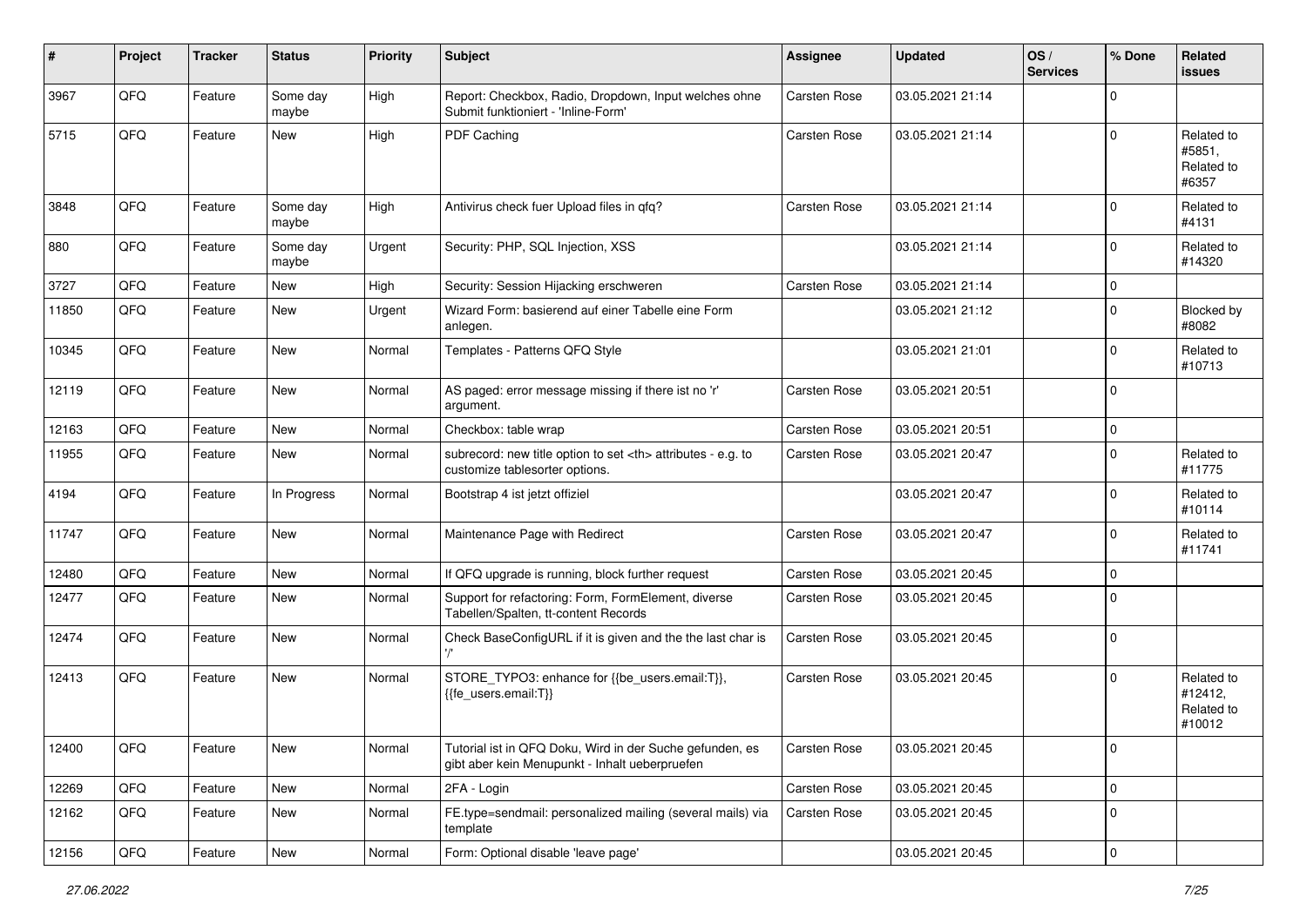| #     | Project | <b>Tracker</b> | <b>Status</b>     | <b>Priority</b> | Subject                                                                                              | <b>Assignee</b>     | <b>Updated</b>   | OS/<br><b>Services</b> | % Done      | Related<br>issues         |
|-------|---------|----------------|-------------------|-----------------|------------------------------------------------------------------------------------------------------|---------------------|------------------|------------------------|-------------|---------------------------|
| 12109 | QFQ     | Feature        | <b>New</b>        | Normal          | Donwload Link: Plain, SIP, Persistent Link, Peristent SIP -<br>new notation                          | Carsten Rose        | 03.05.2021 20:45 |                        | 0           | Related to<br>#12085      |
| 7278  | QFQ     | Feature        | Some day<br>maybe | Normal          | Form: Wert vordefinieren der immer gesetzt wird                                                      |                     | 02.05.2021 09:27 |                        | $\Omega$    |                           |
| 12135 | QFQ     | Feature        | <b>New</b>        | Normal          | Subrecord: Notiz                                                                                     |                     | 24.04.2021 16:58 |                        | 0           |                           |
| 12330 | QFQ     | Feature        | <b>New</b>        | Normal          | Copy to input field / text area / TinyMCE                                                            | Carsten Rose        | 07.04.2021 09:01 |                        | 0           |                           |
| 10080 | QFQ     | Feature        | <b>New</b>        | Normal          | Popup on 'save' / 'close': configure dialog (answer<br>yes/no/cancle/)                               | Carsten Rose        | 28.03.2021 20:52 |                        | $\mathbf 0$ | Is duplicate of<br>#12262 |
| 10714 | QFQ     | Feature        | <b>New</b>        | Normal          | multi Table Form                                                                                     | Carsten Rose        | 16.03.2021 18:44 |                        | $\mathbf 0$ |                           |
| 8217  | QFQ     | Feature        | <b>New</b>        | Normal          | if-elseif-else construct                                                                             | Carsten Rose        | 16.03.2021 18:41 |                        | 0           | Related to<br>#10716      |
| 11516 | QFQ     | Feature        | New               | Normal          | Multi Page Form (Previous/Next Buttons)                                                              | Carsten Rose        | 16.03.2021 17:52 |                        | 0           |                           |
| 12146 | QFQ     | Feature        | <b>New</b>        | Normal          | Autocron Job: Anzeigen wann der naechste Job<br>ausgefuehrt wird, resp das er nicht ausgefuehrt wird | Carsten Rose        | 15.03.2021 15:23 |                        | 0           |                           |
| 3864  | QFQ     | Feature        | <b>New</b>        | Normal          | Encrypt / decrypt field                                                                              | <b>Carsten Rose</b> | 08.03.2021 18:08 |                        | $\mathbf 0$ |                           |
| 8187  | QFQ     | Feature        | New               | Normal          | Subrecord: enable/hide new button - make new/edit/delete<br>customizeable.                           | Carsten Rose        | 06.03.2021 18:44 |                        | 0           | Related to<br>#11326      |
| 12039 | QFQ     | Feature        | <b>New</b>        | Normal          | Missing htmlSpecialChar() in pre processing on form submit                                           |                     | 18.02.2021 00:09 |                        | 0           | Related to<br>#14320      |
| 12024 | QFQ     | Feature        | <b>New</b>        | Normal          | Excel Export: text columns by default decode<br>htmlspeciachar()                                     | <b>Carsten Rose</b> | 17.02.2021 23:55 |                        | 0           | Related to<br>#12022      |
| 12038 | QFQ     | Feature        | <b>New</b>        | Normal          | a) STORE_VAR: filenameOnlyStripUniq, b) SP:<br>QSTRIPUNIQ()                                          |                     | 17.02.2021 23:55 |                        | 0           |                           |
| 12023 | QFQ     | Feature        | <b>New</b>        | Normal          | MySQL Stored Precdure: QDECODESPECIALCHAR()                                                          | <b>Carsten Rose</b> | 16.02.2021 11:16 |                        | $\mathbf 0$ | Related to<br>#12022      |
| 7229  | QFQ     | Feature        | Some day<br>maybe | Normal          | New FormElement.type: Button                                                                         |                     | 01.02.2021 12:32 |                        | $\mathbf 0$ |                           |
| 3880  | QFQ     | Feature        | Some day<br>maybe | Normal          | Form 'Form': anlegen einer Tabelle                                                                   |                     | 14.01.2021 10:12 |                        | $\mathbf 0$ |                           |
| 5695  | QFQ     | Feature        | In Progress       | Normal          | Multiform                                                                                            | Carsten Rose        | 02.01.2021 18:38 |                        | $\mathbf 0$ |                           |
| 11775 | QFQ     | Feature        | New               | Normal          | Subrecord Tooltip pro Feld                                                                           | Carsten Rose        | 18.12.2020 15:22 |                        | $\Omega$    | Related to<br>#11955      |
| 11716 | QFQ     | Feature        | New               | Normal          | Form an beliebiger Stelle im Report anzeigen                                                         |                     | 09.12.2020 09:47 |                        | $\mathbf 0$ |                           |
| 11534 | QFQ     | Feature        | New               | Normal          | Report: Action on selected rows - Table batchprocessing<br>feature                                   |                     | 18.11.2020 08:15 |                        | $\mathbf 0$ |                           |
| 11535 | QFQ     | Feature        | New               | Normal          | Ability to create SQL columns in frontend QFQ forms                                                  |                     | 17.11.2020 12:11 |                        | $\mathbf 0$ |                           |
| 11523 | QFQ     | Feature        | New               | Normal          | Mit dynamic Update erkennen, ob Upload gemacht wurde                                                 | Carsten Rose        | 13.11.2020 15:07 |                        | $\mathbf 0$ | Related to<br>#9533       |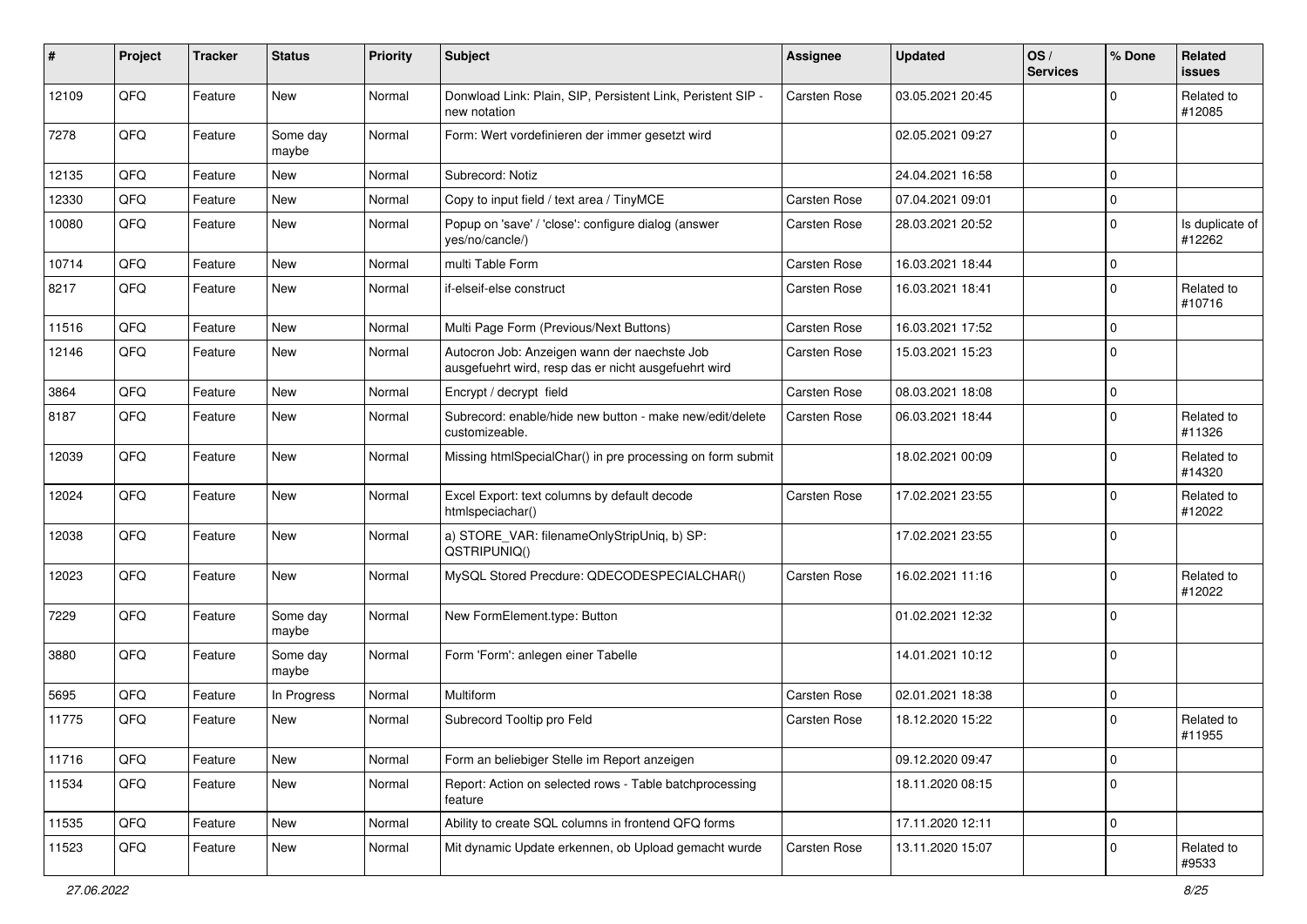| ∦     | Project | <b>Tracker</b> | <b>Status</b>     | <b>Priority</b> | Subject                                                                                            | <b>Assignee</b> | <b>Updated</b>   | OS/<br><b>Services</b> | ∣% Done     | Related<br>issues                                                    |
|-------|---------|----------------|-------------------|-----------------|----------------------------------------------------------------------------------------------------|-----------------|------------------|------------------------|-------------|----------------------------------------------------------------------|
| 11504 | QFQ     | Feature        | <b>New</b>        | Normal          | Dynamic Update: Button text update for 'Save',' Close' &<br>'Delete'                               | Carsten Rose    | 12.11.2020 23:44 |                        | $\Omega$    |                                                                      |
| 11076 | QFQ     | Feature        | In Progress       | Normal          | SELECT  AS _websocket                                                                              | Carsten Rose    | 30.08.2020 17:49 |                        | $\mathbf 0$ |                                                                      |
| 11080 | QFQ     | Feature        | New               | Normal          | Send MQTT messages                                                                                 | Carsten Rose    | 29.08.2020 19:49 |                        | $\mathbf 0$ |                                                                      |
| 10996 | QFQ     | Feature        | New               | Normal          | Download video via sip: no seek                                                                    | Carsten Rose    | 12.08.2020 14:18 |                        | $\mathbf 0$ |                                                                      |
| 10976 | QFQ     | Feature        | New               | Normal          | Excel Export Verbesserungen                                                                        | Carsten Rose    | 06.08.2020 10:56 |                        | $\mathbf 0$ |                                                                      |
| 10874 | QFQ     | Feature        | New               | Normal          | Erstellen eines Foreign Keys in der Tabelle "FormElement"                                          |                 | 13.07.2020 10:11 |                        | 0           |                                                                      |
| 10819 | QFQ     | Feature        | New               | Normal          | Persistent SIP - second try                                                                        | Carsten Rose    | 29.06.2020 23:02 |                        | $\mathbf 0$ | Related to<br>#6261                                                  |
| 10763 | QFQ     | Feature        | <b>New</b>        | Normal          | form accessed and submitted despite logout?                                                        |                 | 16.06.2020 11:43 |                        | $\mathbf 0$ |                                                                      |
| 3432  | QFQ     | Feature        | New               | Normal          | subrecord: dynamicUpdate                                                                           | Carsten Rose    | 11.06.2020 21:10 |                        | $\mathbf 0$ | Related to<br>#5691                                                  |
| 10738 | QFQ     | Feature        | Some day<br>maybe | Normal          | CORS headers for external API requests                                                             |                 | 10.06.2020 14:00 |                        | $\mathbf 0$ |                                                                      |
| 10005 | QFQ     | Feature        | Priorize          | Normal          | Report / special column name:  AS _calendar                                                        | Carsten Rose    | 03.06.2020 17:28 |                        | $\mathbf 0$ |                                                                      |
| 5345  | QFQ     | Feature        | New               | Normal          | Report: UPDATE / INSERT / DELETE statements should<br>trigger subqueries, depending on the result. | Carsten Rose    | 27.05.2020 16:11 |                        | $\Omega$    |                                                                      |
| 10593 | QFQ     | Feature        | New               | Normal          | label2: text behind input element                                                                  | Carsten Rose    | 16.05.2020 10:57 |                        | $\mathbf 0$ |                                                                      |
| 10443 | QFQ     | Feature        | In Progress       | Normal          | Konzept_api / _live                                                                                | Carsten Rose    | 07.05.2020 09:39 |                        | $\mathbf 0$ |                                                                      |
| 10384 | QFQ     | Feature        | <b>New</b>        | Normal          | Parameter Exchange QFQ Instances                                                                   |                 | 07.05.2020 09:38 |                        | $\mathbf 0$ |                                                                      |
| 10124 | QFQ     | Feature        | Feedback          | Normal          | qfq AAI-Login                                                                                      | Karin Niffeler  | 07.05.2020 09:36 |                        | $\mathbf 0$ |                                                                      |
| 10119 | QFQ     | Feature        | New               | Normal          | Dropdown (selectlist) & TypeAhead: format and catagorize<br>list                                   | Carsten Rose    | 07.05.2020 09:36 |                        | $\mathbf 0$ |                                                                      |
| 4050  | QFQ     | Feature        | New               | Normal          | sql.log: 1) FormElement ID which causes a specific action,<br>2) Result in the same row.           | Carsten Rose    | 15.04.2020 11:35 |                        | $\mathbf 0$ | Related to<br>#5458                                                  |
| 10115 | QFQ     | Feature        | <b>New</b>        | Normal          | TypeAhead: static list                                                                             | Carsten Rose    | 26.02.2020 16:42 |                        | 100         |                                                                      |
| 10003 | QFQ     | Feature        | Priorize          | Normal          | fieldset: stronger visualize group                                                                 | Benjamin Baer   | 12.02.2020 08:13 |                        | $\Omega$    |                                                                      |
| 10015 | QFQ     | Feature        | Priorize          | Normal          | Monospace in Textarea                                                                              | Carsten Rose    | 03.02.2020 13:40 |                        | $\mathbf 0$ |                                                                      |
| 9811  | QFQ     | Feature        | New               | Normal          | Report: tag every n'th row                                                                         | Carsten Rose    | 01.02.2020 23:22 |                        | $\mathbf 0$ |                                                                      |
| 9781  | QFQ     | Feature        | New               | Normal          | Button: CSS class to make buttons smaller                                                          | Carsten Rose    | 01.02.2020 23:22 |                        | 0           |                                                                      |
| 9707  | QFQ     | Feature        | New               | Normal          | SIP security: encode pageld and check pageld on decode                                             | Carsten Rose    | 01.02.2020 23:22 |                        | $\mathbf 0$ |                                                                      |
| 9706  | QFQ     | Feature        | New               | Normal          | Multi File Upload (hidden template group)                                                          | Carsten Rose    | 01.02.2020 23:22 |                        | $\mathbf 0$ | Related to<br>#7521,<br>Related to<br>#5562,<br>Related to<br>#13330 |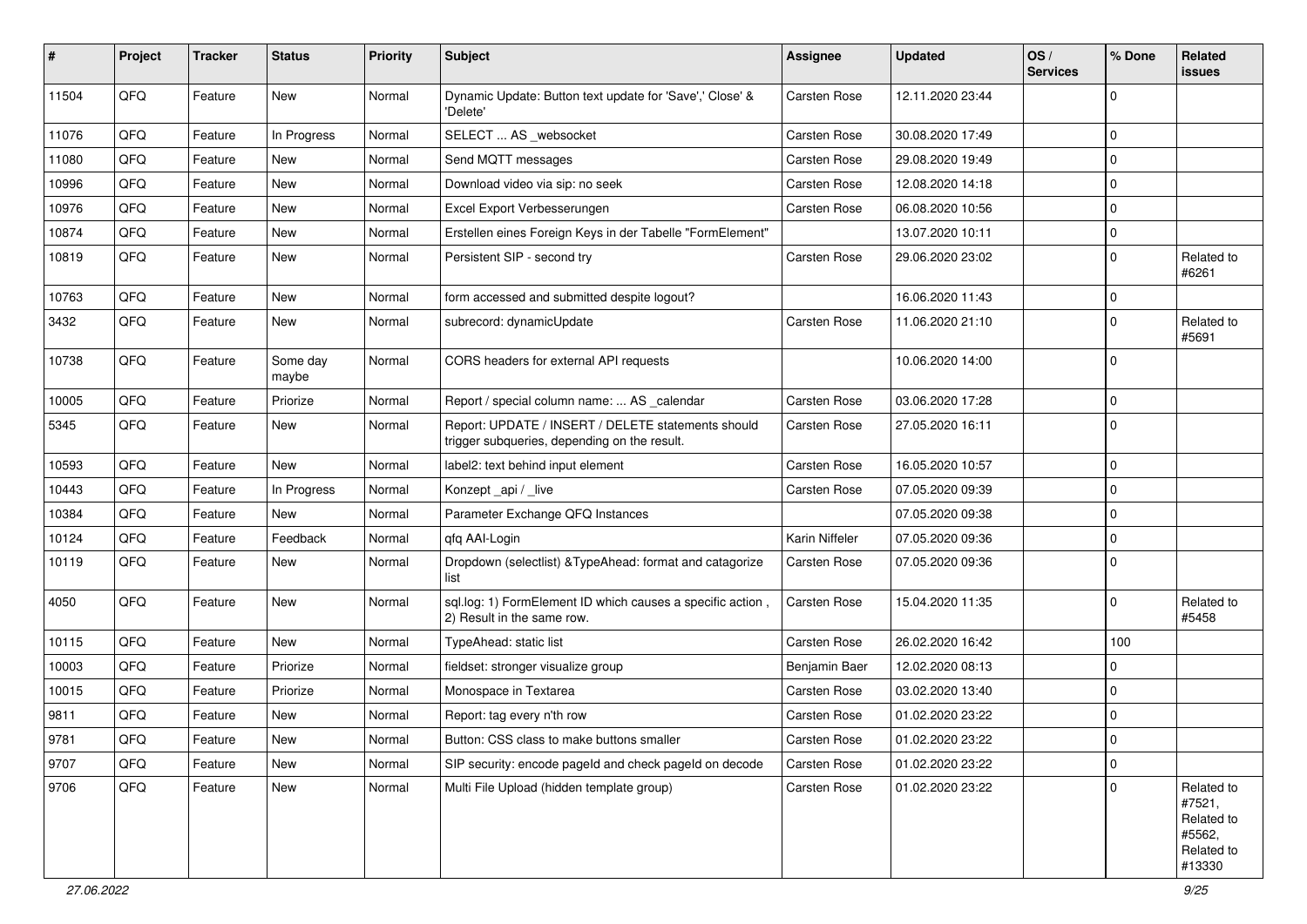| #    | Project | <b>Tracker</b> | <b>Status</b>     | <b>Priority</b> | <b>Subject</b>                                                                                         | <b>Assignee</b>     | <b>Updated</b>   | OS/<br><b>Services</b> | % Done      | Related<br><b>issues</b> |
|------|---------|----------------|-------------------|-----------------|--------------------------------------------------------------------------------------------------------|---------------------|------------------|------------------------|-------------|--------------------------|
| 9537 | QFQ     | Feature        | <b>New</b>        | Normal          | FormEditor: Edit fieldset in FrontEnd                                                                  | <b>Carsten Rose</b> | 01.02.2020 23:22 |                        | $\mathbf 0$ |                          |
| 9352 | QFQ     | Feature        | New               | Normal          | FE 'Native' fire slaveld, sqlAfter, sqlIns                                                             | Carsten Rose        | 01.02.2020 23:22 |                        | 0           |                          |
| 9208 | QFQ     | Feature        | New               | Normal          | Manage 'recent' records                                                                                | Carsten Rose        | 01.02.2020 23:22 |                        | $\mathbf 0$ |                          |
| 9136 | QFQ     | Feature        | New               | Normal          | Create ZIP files with dynamic PDFs                                                                     | <b>Carsten Rose</b> | 01.02.2020 23:22 |                        | $\mathbf 0$ |                          |
| 9130 | QFQ     | Feature        | Some day<br>maybe | Normal          | tablesorter: Automatic Row numbering / Zeilenummer                                                     | Benjamin Baer       | 01.02.2020 23:22 |                        | $\mathbf 0$ |                          |
| 9129 | QFQ     | Feature        | New               | Normal          | sqlValidate: Message as notification, not as error                                                     | <b>Carsten Rose</b> | 01.02.2020 23:22 |                        | 0           | Related to<br>#9128      |
| 9128 | QFQ     | Feature        | <b>New</b>        | Normal          | Error Message: not replaced variables- a) replace back to<br>'{{', b) underline                        | Carsten Rose        | 01.02.2020 23:22 |                        | $\mathbf 0$ | Related to<br>#9129      |
| 8975 | QFQ     | Feature        | New               | Normal          | Report Notation: 2.0                                                                                   | Carsten Rose        | 01.02.2020 23:22 |                        | 0           | Related to<br>#8963      |
| 8806 | QFQ     | Feature        | <b>New</b>        | Normal          | SQL Function nl2br                                                                                     | <b>Carsten Rose</b> | 01.02.2020 23:22 |                        | 0           |                          |
| 8719 | QFQ     | Feature        | New               | Normal          | extraButtonLock: add support for 0/1                                                                   | <b>Carsten Rose</b> | 01.02.2020 23:22 |                        | $\mathbf 0$ |                          |
| 8336 | QFQ     | Feature        | New               | Normal          | Form > modified > Close New: a) Optional disable popup, b)<br>custom text, c) mode on save: close stay | <b>Carsten Rose</b> | 01.02.2020 23:22 |                        | $\mathbf 0$ | Related to<br>#8335      |
| 8089 | QFQ     | Feature        | <b>New</b>        | Normal          | Copy/Paste for FormElements                                                                            | Carsten Rose        | 01.02.2020 23:22 |                        | $\mathbf 0$ |                          |
| 7924 | QFQ     | Feature        | New               | Normal          | Radio/Checkbox with Tooltip                                                                            | <b>Carsten Rose</b> | 01.02.2020 23:22 |                        | $\mathbf 0$ |                          |
| 7730 | QFQ     | Feature        | Priorize          | Normal          | SELECT Box: title in between                                                                           | Benjamin Baer       | 01.02.2020 23:22 |                        | 0           |                          |
| 7812 | QFQ     | Feature        | New               | Normal          | FE 'Subrecord' - new option 'subrecordShowFilter',<br>'subrecordPaging'                                | Carsten Rose        | 01.02.2020 23:22 |                        | $\Omega$    |                          |
| 7520 | QFQ     | Feature        | <b>New</b>        | Normal          | QR Code:  AS _qr ( AS _link)                                                                           | Carsten Rose        | 01.02.2020 23:22 |                        | 0           |                          |
| 7519 | QFQ     | Feature        | New               | Normal          | Select: Multi                                                                                          | <b>Carsten Rose</b> | 01.02.2020 23:22 |                        | 0           |                          |
| 6250 | QFQ     | Feature        | In Progress       | Normal          | Enhance layout: a) Subrecord, b) Subrecord-Title                                                       | Carsten Rose        | 01.02.2020 23:22 |                        | $\Omega$    | Related to<br>#5391      |
| 7109 | QFQ     | Feature        | <b>New</b>        | Normal          | Dynamic Updates: row/element hide                                                                      | Carsten Rose        | 01.02.2020 23:22 |                        | 0           | Has duplicate<br>#4081   |
| 4082 | QFQ     | Feature        | New               | Normal          | Dynamic Update: modeSql - useful default                                                               | <b>Carsten Rose</b> | 01.02.2020 23:22 |                        | $\mathbf 0$ |                          |
| 9602 | QFQ     | Feature        | New               | Normal          | Form definition as JSON                                                                                | <b>Carsten Rose</b> | 01.02.2020 23:21 |                        | $\mathbf 0$ | Related to<br>#9600      |
| 7683 | QFG     | Feature        | New               | Normal          | Special column names in '{{ SELECT  AS _link }}' should<br>be detected                                 | <b>Carsten Rose</b> | 01.02.2020 23:21 |                        | 0           |                          |
| 7681 | QFQ     | Feature        | New               | Normal          | Optional switch off 'check for modified record'                                                        | Carsten Rose        | 01.02.2020 23:21 |                        | $\mathbf 0$ |                          |
| 7521 | QFQ     | Feature        | New               | Normal          | TemplateGroup: fe.type=upload                                                                          | Carsten Rose        | 01.02.2020 23:21 |                        | $\mathbf 0$ | Related to<br>#9706      |
| 7481 | QFG     | Feature        | New               | Normal          | Detect 'BaseUrl' automatically                                                                         | Carsten Rose        | 01.02.2020 23:21 |                        | $\pmb{0}$   |                          |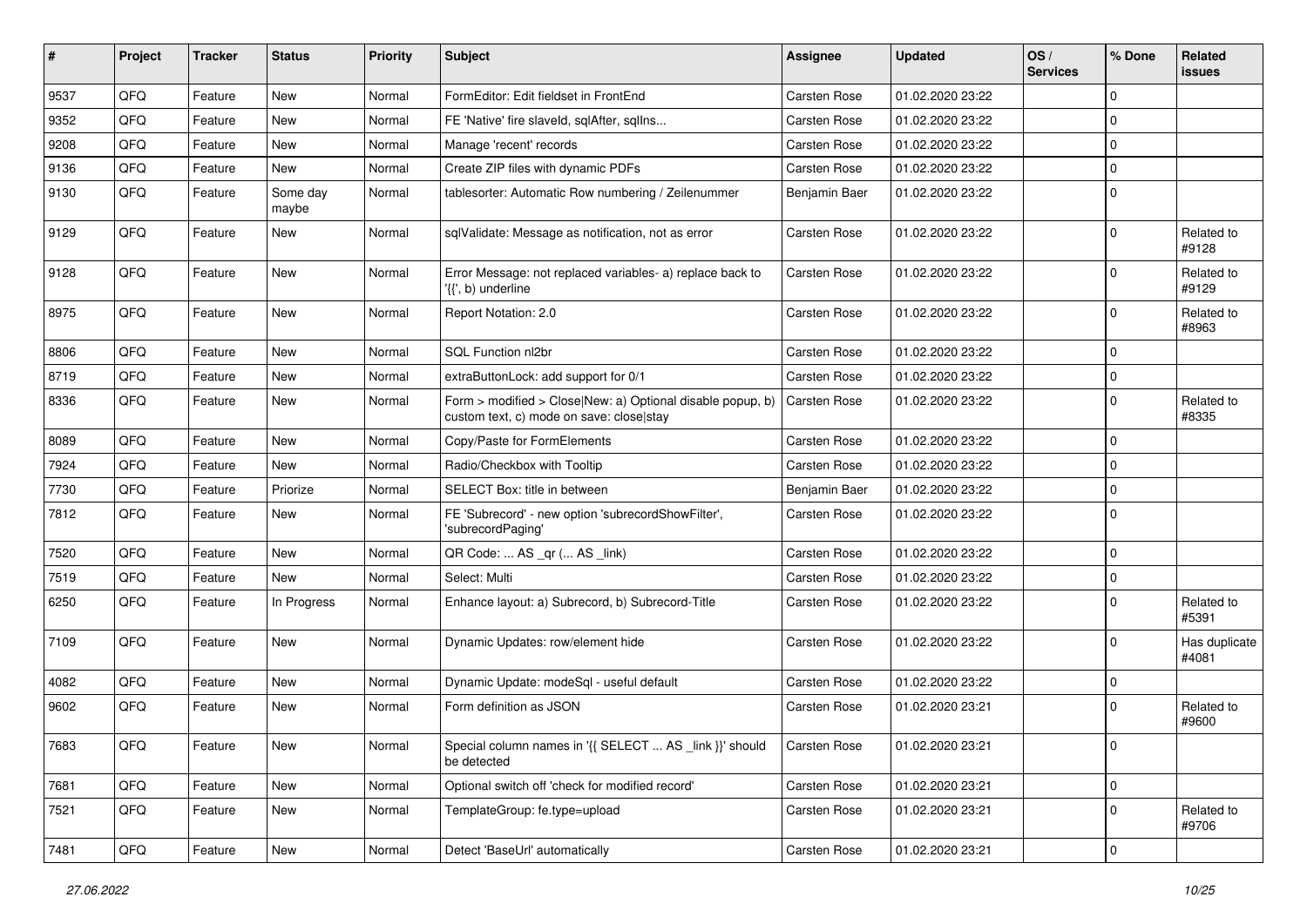| #    | Project | <b>Tracker</b> | <b>Status</b>     | <b>Priority</b> | <b>Subject</b>                                                                                                             | Assignee            | <b>Updated</b>   | OS/<br><b>Services</b> | % Done       | Related<br><b>issues</b>                    |
|------|---------|----------------|-------------------|-----------------|----------------------------------------------------------------------------------------------------------------------------|---------------------|------------------|------------------------|--------------|---------------------------------------------|
| 7342 | QFQ     | Feature        | <b>New</b>        | Normal          | add content = hide_this                                                                                                    | <b>Carsten Rose</b> | 01.02.2020 23:21 |                        | $\Omega$     |                                             |
| 7280 | QFQ     | Feature        | New               | Normal          | recently used table                                                                                                        | Carsten Rose        | 01.02.2020 23:21 |                        | $\Omega$     |                                             |
| 7239 | QFQ     | Feature        | New               | Normal          | TinyMCE: html tag whitelist                                                                                                | Carsten Rose        | 01.02.2020 23:21 |                        | $\mathbf 0$  | Related to<br>#14320                        |
| 7175 | QFQ     | Feature        | New               | Normal          | Upload: md5 hash as filename                                                                                               | Carsten Rose        | 01.02.2020 23:21 |                        | $\pmb{0}$    |                                             |
| 6972 | QFQ     | Feature        | Some day<br>maybe | Normal          | Fabric Clipboard / cross browser tab                                                                                       | Benjamin Baer       | 01.02.2020 23:21 |                        | 0            |                                             |
| 6970 | QFQ     | Feature        | Some day<br>maybe | Normal          | tablesorter: default fuer 'sortReset' aendern von 'Ctrl' zu 'Alt'                                                          | Benjamin Baer       | 01.02.2020 23:21 |                        | $\Omega$     |                                             |
| 7119 | QFQ     | Feature        | <b>New</b>        | Normal          | Upload: scaleDownWidth, scaleDownHeight                                                                                    | <b>Carsten Rose</b> | 01.02.2020 23:21 |                        | $\mathbf{0}$ |                                             |
| 7102 | QFQ     | Feature        | New               | Normal          | Comment sign in report: '#' and '--'                                                                                       | <b>Carsten Rose</b> | 01.02.2020 23:21 |                        | $\Omega$     |                                             |
| 7099 | QFQ     | Feature        | <b>New</b>        | Normal          | Redesign FormEditor                                                                                                        | Carsten Rose        | 01.02.2020 23:21 |                        | $\pmb{0}$    |                                             |
| 6855 | QFQ     | Feature        | New               | Normal          | With {{feUser:U}}!={{feUser:T}}: Save / Delete: only possible<br>with {{feUserSave:U}}='yes' and '{{feUserDelete:U}}='yes' | <b>Carsten Rose</b> | 01.02.2020 23:21 |                        | $\mathbf{0}$ |                                             |
| 6765 | QFQ     | Feature        | New               | Normal          | Moeglichkeit via QFQ eigene Logs zu schreiben                                                                              | <b>Carsten Rose</b> | 01.02.2020 23:21 |                        | 0            |                                             |
| 6609 | QFQ     | Feature        | New               | Normal          | Formlet: JSON API erweitern                                                                                                | Carsten Rose        | 01.02.2020 23:21 |                        | 50           |                                             |
| 6594 | QFQ     | Feature        | New               | Normal          | Excel: on download, check if there is a valid sip                                                                          | Carsten Rose        | 01.02.2020 23:21 |                        | 0            |                                             |
| 6437 | QFQ     | Feature        | New               | Normal          | Neuer Mode Button bei FormElementen                                                                                        | Carsten Rose        | 01.02.2020 23:21 |                        | $\Omega$     | Related to<br>#9668.<br>Blocked by<br>#9678 |
| 6292 | QFQ     | Feature        | <b>New</b>        | Normal          | Download: File speichern mit Hash aber original Filename in   Carsten Rose<br>der Datenbank vermerken fuer Downloads       |                     | 01.02.2020 23:21 |                        | $\Omega$     |                                             |
| 6289 | QFQ     | Feature        | <b>New</b>        | Normal          | Form: Log                                                                                                                  | Carsten Rose        | 01.02.2020 23:21 |                        | $\mathbf 0$  |                                             |
| 5131 | QFQ     | Feature        | <b>New</b>        | Normal          | Activate Spin Gear ('wait/busy' indicator) via LINK attribute                                                              | <b>Carsten Rose</b> | 01.02.2020 23:21 |                        | $\mathbf{0}$ |                                             |
| 4250 | QFQ     | Feature        | <b>New</b>        | Normal          | AutoCron in QFQ via PHP                                                                                                    | Carsten Rose        | 01.02.2020 23:21 |                        | $\Omega$     | Related to<br>#3292,<br>Related to<br>#3291 |
| 3504 | QFQ     | Feature        | New               | Normal          | Logging: welche Action FEs werden wann wie ausgefuehrt                                                                     | Carsten Rose        | 01.02.2020 23:21 |                        | $\Omega$     | Related to<br>#5458,<br>Related to<br>#4092 |
| 5892 | QFQ     | Feature        | Some day<br>maybe | Normal          | QFQ should use T3 API to manipulate FE GROUP<br>membership                                                                 |                     | 01.02.2020 23:20 |                        | $\Omega$     |                                             |
| 5480 | QFQ     | Feature        | Some day<br>maybe | Normal          | QFQ: Dokumentation mit Screenshots versehen                                                                                | Carsten Rose        | 01.02.2020 23:20 |                        | $\Omega$     | Related to<br>#9879                         |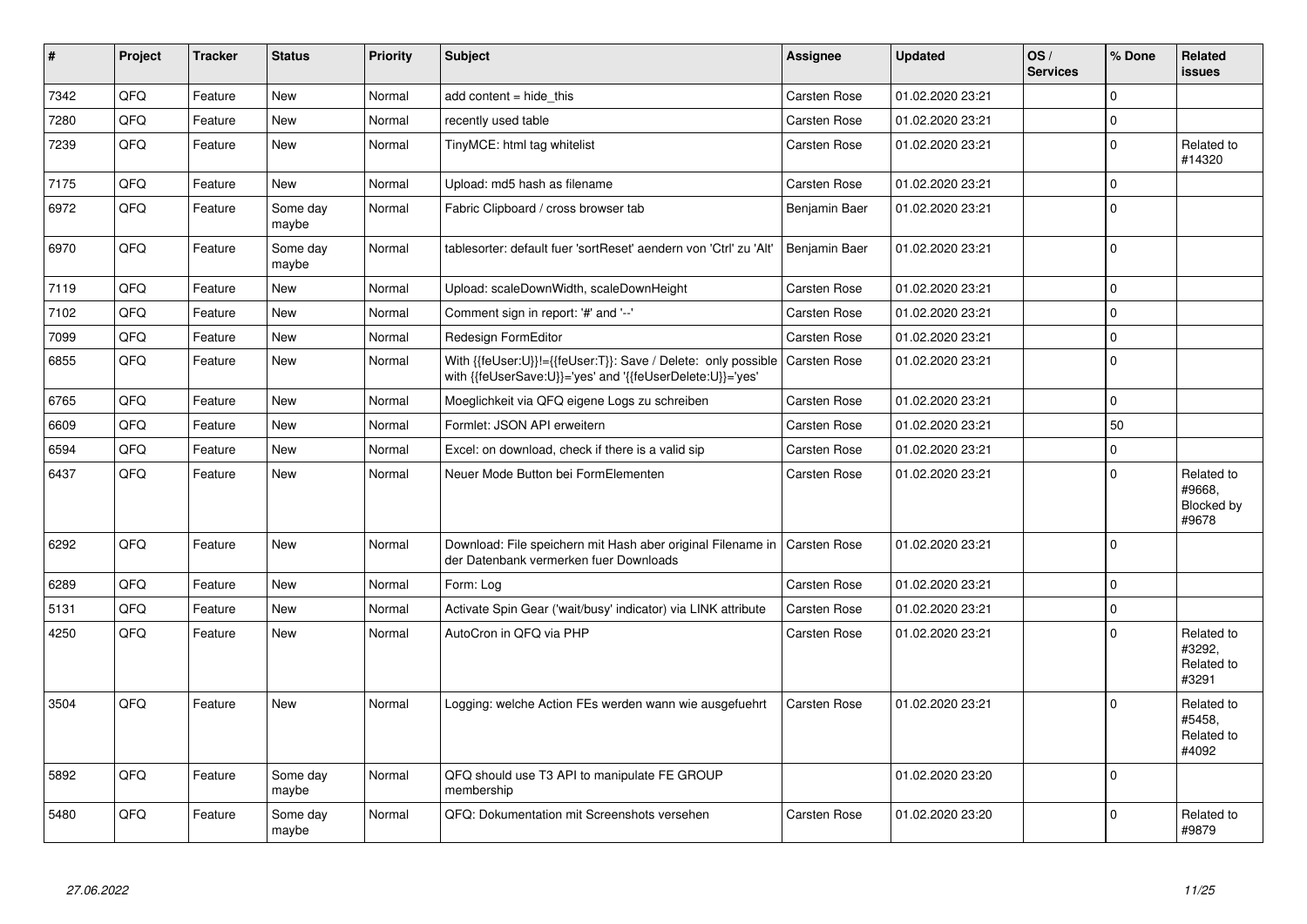| $\vert$ # | Project | <b>Tracker</b> | <b>Status</b>     | Priority | <b>Subject</b>                                                                                                                                                | Assignee            | <b>Updated</b>   | OS/<br><b>Services</b> | % Done       | <b>Related</b><br><b>issues</b>             |
|-----------|---------|----------------|-------------------|----------|---------------------------------------------------------------------------------------------------------------------------------------------------------------|---------------------|------------------|------------------------|--------------|---------------------------------------------|
| 5452      | QFQ     | Feature        | Some day<br>maybe | Normal   | Thumbnails from PDF: bad quality                                                                                                                              |                     | 01.02.2020 23:20 |                        | $\mathbf 0$  |                                             |
| 4719      | QFQ     | Feature        | Some day<br>maybe | Normal   | Custom Message in Client in case of 'Browser tab close,<br>modification will be lost'                                                                         |                     | 01.02.2020 23:20 |                        | $\mathbf{0}$ |                                             |
| 4650      | QFQ     | Feature        | Some day<br>maybe | Normal   | Convert html to doc/rtf                                                                                                                                       | Carsten Rose        | 01.02.2020 23:20 |                        | $\mathbf 0$  | Related to<br>#10704                        |
| 4640      | QFQ     | Feature        | Some day<br>maybe | Normal   | Rename System Forms                                                                                                                                           |                     | 01.02.2020 23:20 |                        | $\mathbf{0}$ |                                             |
| 4627      | QFQ     | Feature        | Some day<br>maybe | Normal   | dbupdate: all tables - check 'create', 'modified' if it is<br>possible to change to default 'CURRENT_TIMESTAMP' and<br>modified 'ON UPDATE CURRENT TIMESTAMP' |                     | 01.02.2020 23:20 |                        | $\mathbf{0}$ |                                             |
| 4626      | QFQ     | Feature        | Some day<br>maybe | Normal   | Mobile View: 'classBody=qfq-form-right' makes no sense                                                                                                        |                     | 01.02.2020 23:20 |                        | $\mathbf{0}$ |                                             |
| 4551      | QFQ     | Feature        | Some day<br>maybe | Normal   | Set 'pills' via dynamicUpdate to show/hide/disabled                                                                                                           |                     | 01.02.2020 23:20 |                        | $\mathbf 0$  | Related to<br>#3752                         |
| 4536      | QFQ     | Feature        | Some day<br>maybe | Normal   | FE upload: problem with delete if mutliple uploads an<br>FE.name="                                                                                            |                     | 01.02.2020 23:20 |                        | $\mathbf 0$  |                                             |
| 4446      | QFQ     | Feature        | Some day<br>maybe | Normal   | New FE get same feldContainerId as last modifed FE                                                                                                            |                     | 01.02.2020 23:20 |                        | $\mathbf{0}$ |                                             |
| 4443      | QFQ     | Feature        | Some day<br>maybe | Normal   | Form: multiple secondary tables                                                                                                                               |                     | 01.02.2020 23:20 |                        | $\mathbf{0}$ |                                             |
| 4365      | QFQ     | Feature        | Some day<br>maybe | Normal   | Multi Language: new way of config                                                                                                                             | <b>Carsten Rose</b> | 01.02.2020 23:20 |                        | $\mathbf{0}$ |                                             |
| 4343      | QFQ     | Feature        | Some day<br>maybe | Normal   | Link: Classifier to add 'attributes'                                                                                                                          | Carsten Rose        | 01.02.2020 23:20 |                        | $\Omega$     | Related to<br>#14077                        |
| 5851      | QFQ     | Feature        | Some day<br>maybe | Normal   | Queue System implementieren: MQTT, RabbitMQ                                                                                                                   |                     | 01.02.2020 23:20 |                        | $\Omega$     | Related to<br>#5715                         |
| 5850      | QFQ     | Feature        | Some day<br>maybe | Normal   | Deployment: In QFQ Doc best practice fuer zeitgemaesses<br>Deployment beschreiben                                                                             |                     | 01.02.2020 23:20 |                        | $\mathbf 0$  |                                             |
| 5665      | QFQ     | Feature        | Some day<br>maybe | Normal   | Versuch das '{{!' nicht mehr noetig ist.                                                                                                                      | <b>Carsten Rose</b> | 01.02.2020 23:20 |                        | $\Omega$     | Related to<br>#7432,<br>Related to<br>#7434 |
| 5455      | QFQ     | Feature        | Some day<br>maybe | Normal   | Mail Redirects grld abhaengig                                                                                                                                 |                     | 01.02.2020 23:20 |                        | $\Omega$     |                                             |
| 5428      | QFQ     | Feature        | Some day<br>maybe | Normal   | secure thumbnail: late render on access.                                                                                                                      | <b>Carsten Rose</b> | 01.02.2020 23:20 |                        | $\Omega$     |                                             |
| 5342      | QFQ     | Feature        | Some day<br>maybe | Normal   | link - with HTML Attributes                                                                                                                                   |                     | 01.02.2020 23:20 |                        | $\Omega$     | Related to<br>#14077                        |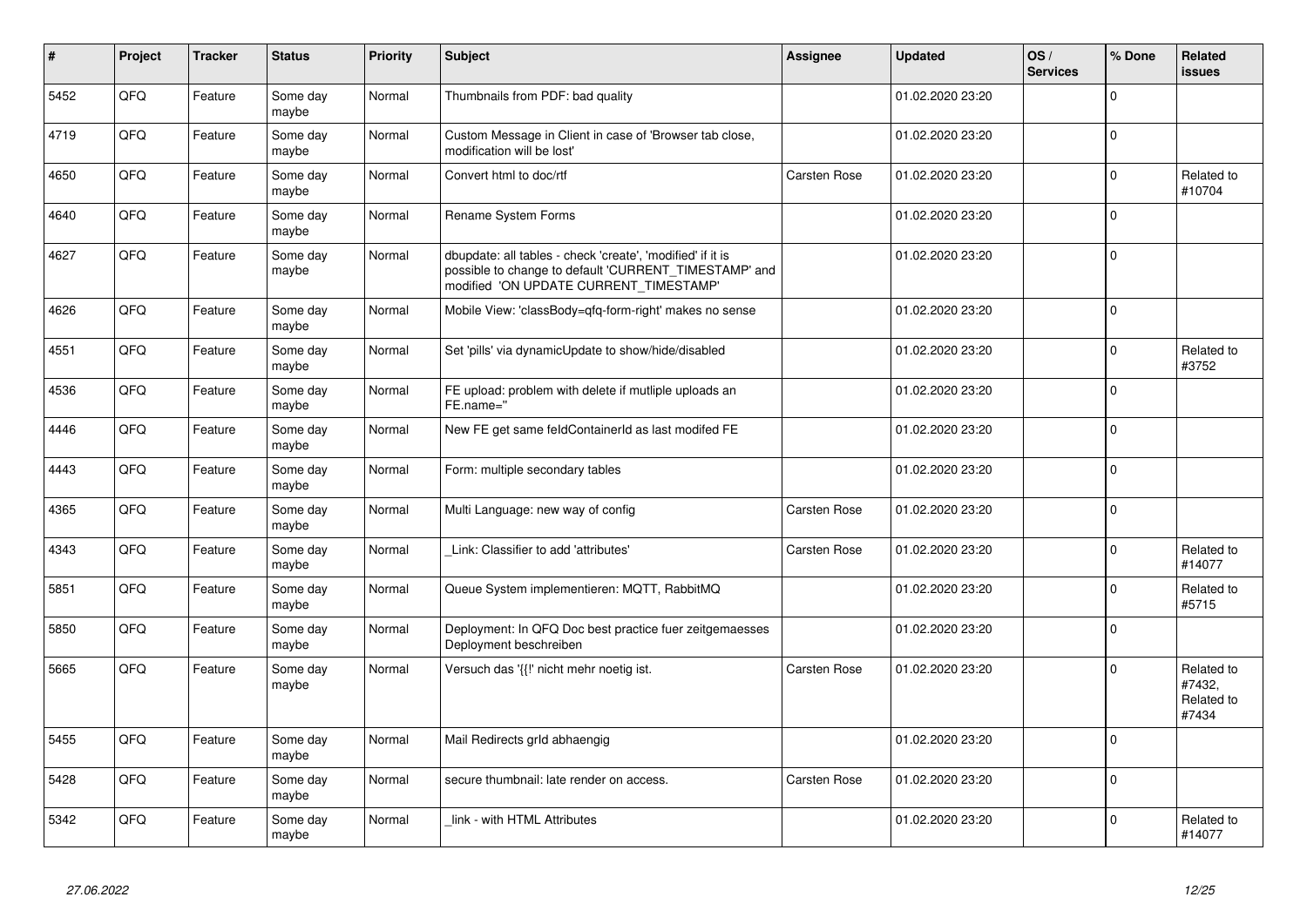| $\sharp$ | Project | <b>Tracker</b> | <b>Status</b>     | <b>Priority</b> | <b>Subject</b>                                                                                                          | <b>Assignee</b> | <b>Updated</b>   | OS/<br><b>Services</b> | % Done       | Related<br><b>issues</b>                    |
|----------|---------|----------------|-------------------|-----------------|-------------------------------------------------------------------------------------------------------------------------|-----------------|------------------|------------------------|--------------|---------------------------------------------|
| 5024     | QFQ     | Feature        | Some day<br>maybe | Normal          | Fabric: Generate PDF with edits                                                                                         | Benjamin Baer   | 01.02.2020 23:20 |                        | $\mathbf{0}$ | Related to<br>#10704                        |
| 4816     | QFQ     | Feature        | Some day<br>maybe | Normal          | Templates for QFQ Reports (Tables, Radios, )                                                                            |                 | 01.02.2020 23:20 |                        | $\mathbf 0$  |                                             |
| 4757     | QFQ     | Feature        | Some day<br>maybe | Normal          | Test subrecord: download links ok? Links ok?                                                                            | Carsten Rose    | 01.02.2020 23:20 |                        | $\mathbf 0$  |                                             |
| 4652     | QFQ     | Feature        | Some day<br>maybe | Normal          | UZH CD: Weiterleitung auf benutzerdefinierte 403/404 Seite                                                              | Carsten Rose    | 01.02.2020 23:20 |                        | 0            |                                             |
| 4439     | QFQ     | Feature        | Some day<br>maybe | Normal          | Log: report all actions fired by an FE Element, incl. the<br>original directive (slaveld, sqllnsert, )                  |                 | 01.02.2020 23:20 |                        | $\mathbf 0$  | Related to<br>#4432,<br>Related to<br>#5458 |
| 4435     | QFQ     | Feature        | Some day<br>maybe | Normal          | Report: striptags - specify allowed tags                                                                                |                 | 01.02.2020 23:20 |                        | $\mathbf 0$  |                                             |
| 4433     | QFQ     | Feature        | Some day<br>maybe | Normal          | Log when SIP will be destroyed by QFQ for any (security)<br>reason                                                      |                 | 01.02.2020 23:20 |                        | $\mathbf 0$  | Related to<br>#4432,<br>Related to<br>#5458 |
| 4330     | QFQ     | Feature        | Some day<br>maybe | Normal          | Error Message: report missing {{ / }} in sqlUpdate, sqlInsert,<br>sqlDelete, sqlAfter, sqlBefore in FE action elements. | Carsten Rose    | 01.02.2020 23:20 |                        | $\mathbf 0$  |                                             |
| 1234     | QFQ     | Feature        | Some day<br>maybe | Normal          | QF: Record numbering: Im Grid soll in Spalte 1optional die<br>laufende Nummer der Records angezeigt werden.             |                 | 01.02.2020 23:20 |                        | $\mathbf 0$  |                                             |
| 955      | QFQ     | Feature        | Some day<br>maybe | Normal          | QF: Notizen vor/nach dem Form                                                                                           |                 | 01.02.2020 23:20 |                        | $\mathbf 0$  |                                             |
| 8522     | QFQ     | Feature        | Some day<br>maybe | Normal          | build QFQ - npm warnings                                                                                                | Benjamin Baer   | 01.02.2020 23:19 |                        | 50           |                                             |
| 8056     | QFQ     | Feature        | Some day<br>maybe | Normal          | Termin Organisation (Reservation)                                                                                       |                 | 01.02.2020 23:19 |                        | $\mathbf 0$  | Related to<br>#8658                         |
| 7921     | QFQ     | Feature        | Some day<br>maybe | Normal          | Rest API Export: URL kuerzer machen                                                                                     |                 | 01.02.2020 23:19 |                        | $\mathbf 0$  |                                             |
| 7100     | QFQ     | Feature        | Some day<br>maybe | Normal          | Download: log access, max downloads, time limit                                                                         |                 | 01.02.2020 23:19 |                        | $\mathbf 0$  |                                             |
| 6704     | QFQ     | Feature        | Some day<br>maybe | Normal          | Upload Mode: Bilder in Notizen rechts sollen aktuellen<br>Upload repräsentieren.                                        |                 | 01.02.2020 23:19 |                        | $\mathbf 0$  | Related to<br>#3264                         |
| 6084     | QFQ     | Feature        | Some day<br>maybe | Normal          | New escape type: 'D' - convert date                                                                                     |                 | 01.02.2020 23:19 |                        | $\mathbf 0$  |                                             |
| 5983     | QFQ     | Feature        | Some day<br>maybe | Normal          | Form Submit (save & update): normalize date/-time FE                                                                    | Carsten Rose    | 01.02.2020 23:19 |                        | $\mathsf 0$  |                                             |
| 5923     | QFQ     | Feature        | Some day<br>maybe | Normal          | fillStoreSystemBySqlLate                                                                                                |                 | 01.02.2020 23:19 |                        | $\mathsf 0$  |                                             |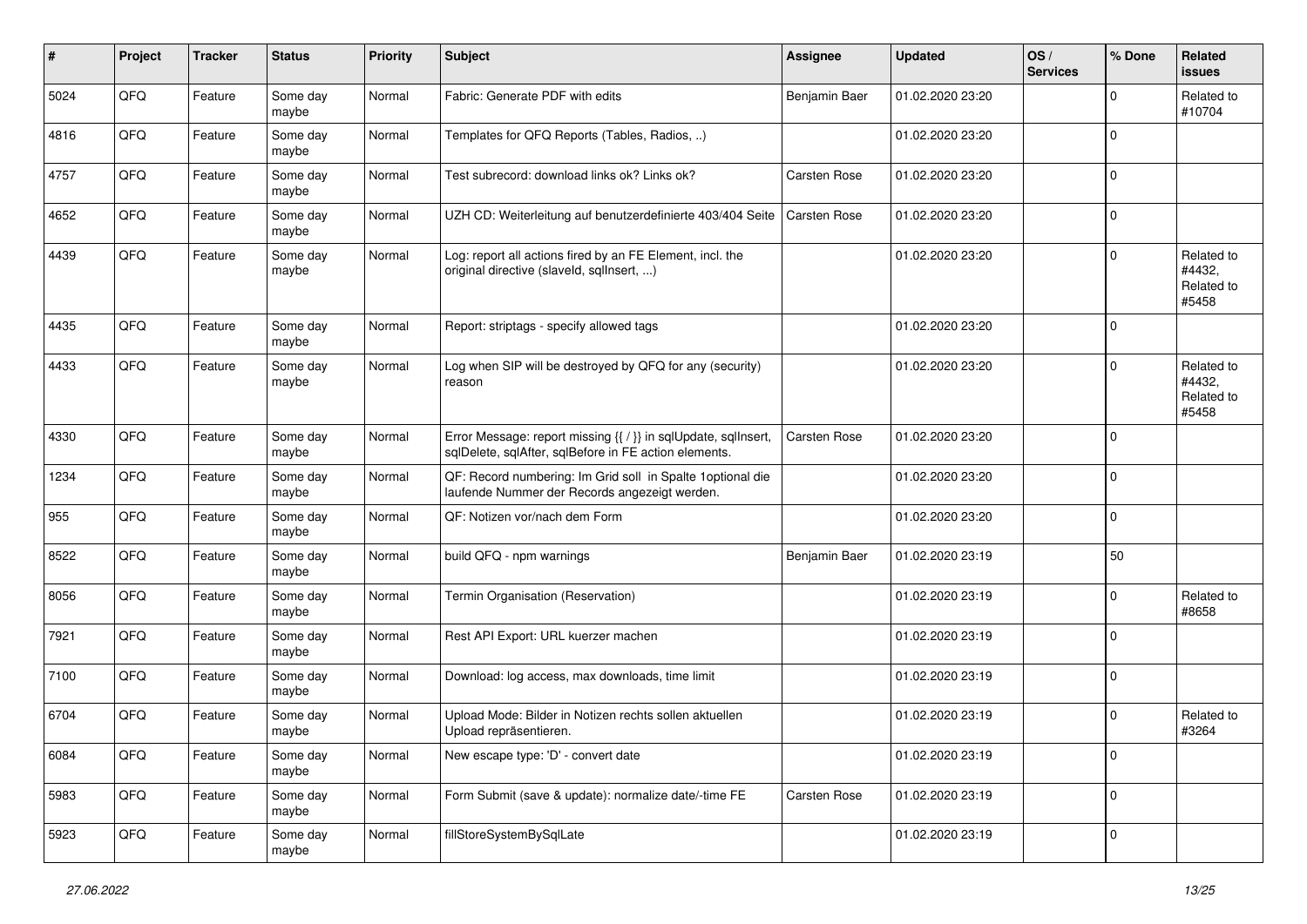| #     | Project | <b>Tracker</b> | <b>Status</b>     | <b>Priority</b> | <b>Subject</b>                                                                                      | <b>Assignee</b> | <b>Updated</b>   | OS/<br><b>Services</b> | % Done         | Related<br>issues   |
|-------|---------|----------------|-------------------|-----------------|-----------------------------------------------------------------------------------------------------|-----------------|------------------|------------------------|----------------|---------------------|
| 5895  | QFQ     | Feature        | Some day<br>maybe | Normal          | Tutorial: List of all QFQ Features                                                                  |                 | 01.02.2020 23:19 |                        | $\mathbf 0$    |                     |
| 5893  | QFQ     | Feature        | Some day<br>maybe | Normal          | Edit on double-click                                                                                |                 | 01.02.2020 23:19 |                        | $\Omega$       | Related to<br>#5894 |
| 5852  | QFQ     | Feature        | Some day<br>maybe | Normal          | Logging: mail.log / sql.log - im FE anzeigen und via AJAX<br>aktualisieren                          | Carsten Rose    | 01.02.2020 23:19 |                        | $\Omega$       | Related to<br>#5885 |
| 5805  | QFQ     | Feature        | Some day<br>maybe | Normal          | TypeAHead SQL value instead of key stored                                                           |                 | 01.02.2020 23:19 |                        | 0              | Related to<br>#5444 |
| 5579  | QFQ     | Feature        | Some day<br>maybe | Normal          | Enhance Doc / Presentation: variable type 'link column type'                                        | Carsten Rose    | 01.02.2020 23:19 |                        | $\mathbf 0$    |                     |
| 5389  | QFQ     | Feature        | Some day<br>maybe | Normal          | QFQ Design: Multline label / note                                                                   | Benjamin Baer   | 01.02.2020 23:19 |                        | $\mathbf 0$    |                     |
| 5132  | QFQ     | Feature        | Some day<br>maybe | Normal          | Error Message sendmail missing attachment: more details                                             | Carsten Rose    | 01.02.2020 23:19 |                        | $\mathbf 0$    |                     |
| 4872  | QFQ     | Feature        | Some day<br>maybe | Normal          | Fields of Typo3 page available in STORE_TYPO3                                                       | Carsten Rose    | 01.02.2020 23:19 |                        | $\mathbf 0$    |                     |
| 4869  | QFQ     | Feature        | Some day<br>maybe | Normal          | Dynamic Update (show, hide, readonly?, required?) for<br><b>Template Group Elements</b>             | Carsten Rose    | 01.02.2020 23:19 |                        | $\mathbf 0$    | Related to<br>#4865 |
| 4606  | QFQ     | Feature        | Some day<br>maybe | Normal          | link: qualifier to render bootstrap button                                                          | Carsten Rose    | 01.02.2020 23:19 |                        | $\Omega$       |                     |
| 9968  | QFQ     | Feature        | Priorize          | Normal          | Tooltip in Links for Developer                                                                      | Carsten Rose    | 01.02.2020 23:17 |                        | $\mathbf 0$    |                     |
| 8277  | QFQ     | Feature        | Priorize          | Normal          | fe.parameter.default=                                                                               | Carsten Rose    | 01.02.2020 23:17 |                        | $\mathbf 0$    | Related to<br>#8113 |
| 9928  | QFQ     | Feature        | Priorize          | Normal          | SpecialColumnName: a) Deprecated: ' AS "_+tag " ', b)<br>New: ' AS "_ <tag1><tag2>" '</tag2></tag1> | Carsten Rose    | 01.02.2020 23:17 |                        | $\mathbf 0$    | Related to<br>#9929 |
| 10014 | QFQ     | Feature        | New               | Normal          | Manual.rst: describe behaviour and process order of<br>fillStoreVar, slaveId, sqlBefore,            | Carsten Rose    | 01.02.2020 22:31 |                        | $\mathbf 0$    |                     |
| 9983  | QFQ     | Feature        | New               | Normal          | Report Notation: new keyword 'range'                                                                | Carsten Rose    | 01.02.2020 15:55 |                        | $\mathbf 0$    |                     |
| 9900  | QFQ     | Feature        | Priorize          | Normal          | Generic API Call: tt-content record >> JSON                                                         | Carsten Rose    | 01.02.2020 10:13 |                        | $\mathbf 0$    |                     |
| 8585  | QFQ     | Feature        | Priorize          | Normal          | Enhance Error message for 'unknown form'                                                            | Carsten Rose    | 01.02.2020 10:13 |                        | $\mathbf 0$    |                     |
| 8584  | QFQ     | Feature        | Priorize          | Normal          | FE 'Action' - never assign to Container (except Template<br>Group)                                  | Carsten Rose    | 01.02.2020 10:13 |                        | $\mathbf 0$    |                     |
| 8034  | QFQ     | Feature        | Priorize          | Normal          | FormElement 'data': 22.22.2222 should not be accepted                                               | Carsten Rose    | 01.02.2020 10:13 |                        | $\overline{0}$ |                     |
| 7630  | QFQ     | Feature        | Priorize          | Normal          | detailed error message for simple upload                                                            | Carsten Rose    | 01.02.2020 10:13 |                        | 0              |                     |
| 7522  | QFQ     | Feature        | Priorize          | Normal          | Inserting default index.html to folder (Avoid Apache<br>Indexing)                                   | Carsten Rose    | 01.02.2020 10:13 |                        | 0              |                     |
| 7290  | QFQ     | Feature        | Priorize          | Normal          | FormEditor: title as textarea if LEN(title)>60                                                      | Carsten Rose    | 01.02.2020 10:13 |                        | 0              | Blocked by<br>#7682 |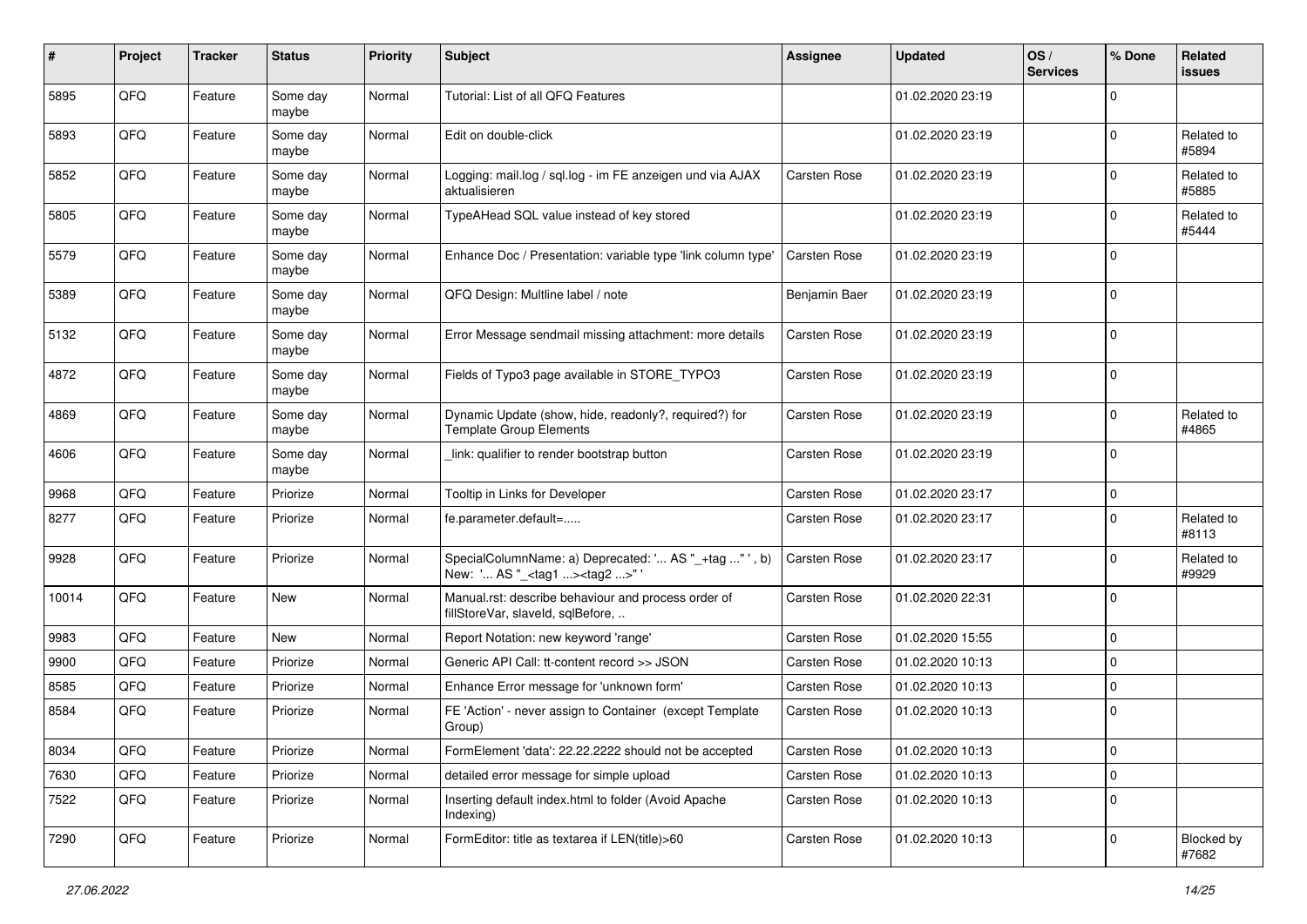| ∦    | Project | <b>Tracker</b> | <b>Status</b>     | <b>Priority</b> | <b>Subject</b>                                                                                                                        | <b>Assignee</b>     | <b>Updated</b>   | OS/<br><b>Services</b> | % Done      | Related<br>issues                           |
|------|---------|----------------|-------------------|-----------------|---------------------------------------------------------------------------------------------------------------------------------------|---------------------|------------------|------------------------|-------------|---------------------------------------------|
| 7217 | QFQ     | Feature        | Priorize          | Normal          | Download: notice User if ` sip=?` is missing                                                                                          | Carsten Rose        | 01.02.2020 10:13 |                        | 0           |                                             |
| 6998 | QFQ     | Feature        | Priorize          | Normal          | Form: with debug=on show column information as tooltip of<br>column label                                                             | Carsten Rose        | 01.02.2020 10:13 |                        | $\Omega$    |                                             |
| 5942 | QFQ     | Feature        | Priorize          | Normal          | 'L' and 'type': append to links, generate via '_link' by using<br>'u:' .                                                              | Carsten Rose        | 01.02.2020 10:13 |                        | $\Omega$    |                                             |
| 7920 | QFQ     | Feature        | <b>New</b>        | Normal          | FE: Syntax Highlight, Zeinlenumbruch                                                                                                  | Carsten Rose        | 01.02.2020 10:03 |                        | 0           |                                             |
| 5782 | QFQ     | Feature        | <b>New</b>        | Normal          | NextCloud API                                                                                                                         | Carsten Rose        | 01.02.2020 10:02 |                        | 0           |                                             |
| 7660 | QFQ     | Feature        | <b>New</b>        | Normal          | IMAP: import mails to DB, move / delete mails                                                                                         | Carsten Rose        | 01.02.2020 09:52 |                        | 0           |                                             |
| 9927 | QFQ     | Feature        | New               | Normal          | QFQ Update: a) Update nur machen wenn BE User<br>eingeloggt ist., b) Bei Fehler genaue Meldung welcher<br>Updateschritt Probleme hat. | Carsten Rose        | 22.01.2020 12:59 |                        | 0           |                                             |
| 9853 | QFQ     | Feature        | <b>New</b>        | Normal          | Check das SQL / QFQ / Mail Logfile geschrieben wird                                                                                   |                     | 09.01.2020 11:15 |                        | $\Omega$    |                                             |
| 9777 | QFQ     | Feature        | <b>New</b>        | Normal          | Logging QFQ Variables                                                                                                                 | Carsten Rose        | 16.12.2019 17:17 |                        | $\Omega$    |                                             |
| 8702 | QFQ     | Feature        | <b>New</b>        | Normal          | Load Record which is locked: missing user info                                                                                        | Carsten Rose        | 11.12.2019 16:16 |                        | $\mathbf 0$ | Related to<br>#9789                         |
| 7480 | QFQ     | Feature        | New               | Normal          | Record History (Undo / Redo)                                                                                                          | Carsten Rose        | 11.12.2019 16:16 |                        | $\Omega$    | Related to<br>#2361                         |
| 6602 | QFQ     | Feature        | New               | Normal          | Formlet: in Report auf Mausklick ein mini-form oeffnen                                                                                | Carsten Rose        | 11.12.2019 16:16 |                        | 0           |                                             |
| 4023 | QFQ     | Feature        | New               | Normal          | prepared statements - FE action: salveld, sgllnsert,<br>sqlUpdate, sqlDelete, sqlBefore, sqlAfter                                     | Carsten Rose        | 11.12.2019 16:15 |                        | $\Omega$    |                                             |
| 2361 | QFQ     | Feature        | <b>New</b>        | Normal          | Logging wer/wann/wo welches Formular aufgerufen hat                                                                                   | Carsten Rose        | 11.12.2019 16:15 |                        | $\Omega$    | Related to<br>#4432,<br>Related to<br>#7480 |
| 3267 | QFQ     | Feature        | Some day<br>maybe | Normal          | 2 Forms auf einer Seite: real + Read only                                                                                             | <b>Carsten Rose</b> | 11.12.2019 16:03 |                        | $\Omega$    |                                             |
| 3216 | QFQ     | Feature        | Some day<br>maybe | Normal          | dynamic update für checkbox label2                                                                                                    | Carsten Rose        | 11.12.2019 16:03 |                        | 0           | Related to<br>#2081                         |
| 2995 | QFQ     | Feature        | Some day<br>maybe | Normal          | Dropdown JQuery Plugin: 'chosen' - Moeglichkeit um Select<br>Listen mehr Funktion zu geben. Kein Bootstrap noetig.                    | Carsten Rose        | 11.12.2019 16:03 |                        | $\mathbf 0$ |                                             |
| 2950 | QFQ     | Feature        | Some day<br>maybe | Normal          | Inhalt QFQ Records als File                                                                                                           |                     | 11.12.2019 16:03 |                        | $\Omega$    |                                             |
| 2084 | QFQ     | Feature        | Some day<br>maybe | Normal          | Mailto mit encryption: Subrecord                                                                                                      | Carsten Rose        | 11.12.2019 16:03 |                        | 0           | Related to<br>#2082                         |
| 1946 | QFQ     | Feature        | Some day<br>maybe | Normal          | Kontrolle ob der ReadOnly Modus bei den<br>Formularelementen korrekt implementiert ist                                                | Carsten Rose        | 11.12.2019 16:03 |                        | $\Omega$    |                                             |
| 1635 | QFQ     | Feature        | Some day<br>maybe | Normal          | QFQ Extension content record: weitere Optionen<br>einblenden.                                                                         | Carsten Rose        | 11.12.2019 16:03 |                        | $\Omega$    |                                             |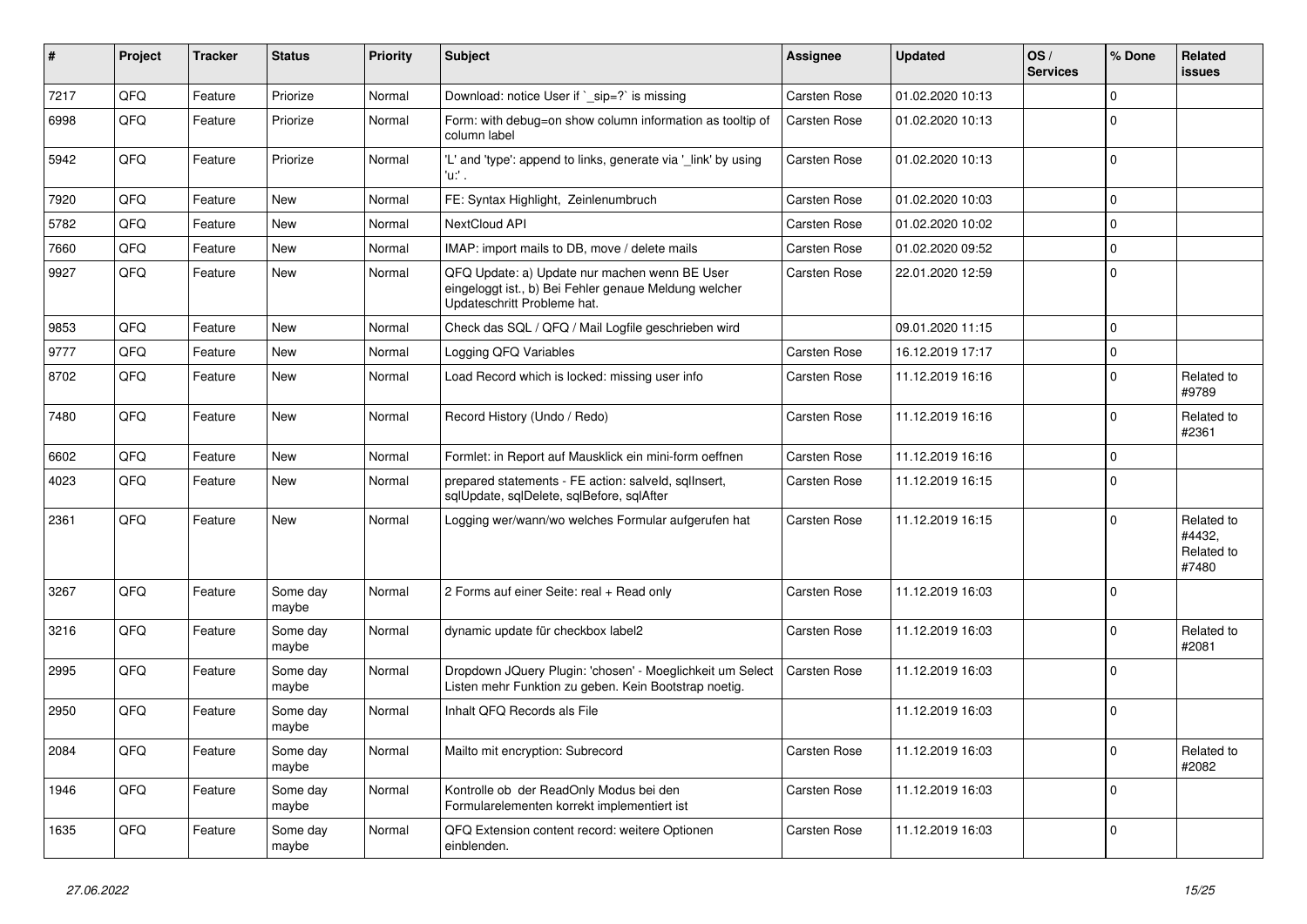| $\#$ | Project | <b>Tracker</b> | <b>Status</b>     | <b>Priority</b> | <b>Subject</b>                                                                                                                                           | <b>Assignee</b> | <b>Updated</b>   | OS/<br><b>Services</b> | % Done      | Related<br><b>issues</b>                    |
|------|---------|----------------|-------------------|-----------------|----------------------------------------------------------------------------------------------------------------------------------------------------------|-----------------|------------------|------------------------|-------------|---------------------------------------------|
| 1623 | QFQ     | Feature        | Some day<br>maybe | Normal          | RealURL                                                                                                                                                  |                 | 11.12.2019 16:03 |                        | 30          |                                             |
| 1510 | QFQ     | Feature        | Some day<br>maybe | Normal          | jquery von google laden, falls das nicht geht lokal                                                                                                      |                 | 11.12.2019 16:03 |                        | $\mathbf 0$ |                                             |
| 1253 | QFQ     | Feature        | Some day<br>maybe | Normal          | QF: Colorpicker                                                                                                                                          |                 | 11.12.2019 16:03 |                        | $\mathbf 0$ |                                             |
| 1251 | QFQ     | Feature        | Some day<br>maybe | Normal          | QF: Combo                                                                                                                                                |                 | 11.12.2019 16:03 |                        | $\mathbf 0$ |                                             |
| 4259 | QFQ     | Feature        | Some day<br>maybe | Normal          | Instant trigger a cron job                                                                                                                               | Carsten Rose    | 11.12.2019 16:03 |                        | $\mathbf 0$ |                                             |
| 4197 | QFQ     | Feature        | Some day<br>maybe | Normal          | Unit Test fuer JSON Stream von QuickFormQuery.php ><br>doForm()                                                                                          | Carsten Rose    | 11.12.2019 16:03 |                        | $\mathbf 0$ |                                             |
| 4027 | QFQ     | Feature        | Some day<br>maybe | Normal          | Missing: orange 'check' / 'bullet'                                                                                                                       |                 | 11.12.2019 16:03 |                        | $\mathbf 0$ |                                             |
| 4026 | QFQ     | Feature        | Some day<br>maybe | Normal          | sqlLog.sql: log number of FE.id                                                                                                                          | Carsten Rose    | 11.12.2019 16:03 |                        | $\mathbf 0$ | Related to<br>#5458                         |
| 4018 | QFQ     | Feature        | Some day<br>maybe | Normal          | typeahead: solve problem with potential long query<br>parameter                                                                                          | Carsten Rose    | 11.12.2019 16:03 |                        | $\mathbf 0$ |                                             |
| 3991 | QFQ     | Feature        | Some day<br>maybe | Normal          | report: Columnname '_skipWrap' skips 'fbeg', 'fend'                                                                                                      | Carsten Rose    | 11.12.2019 16:03 |                        | $\Omega$    |                                             |
| 3947 | QFQ     | Feature        | Some day<br>maybe | Normal          | Attack detectect: logout current user                                                                                                                    | Carsten Rose    | 11.12.2019 16:03 |                        | $\mathbf 0$ | Related to<br>#5458,<br>Related to<br>#6299 |
| 3942 | QFQ     | Feature        | Some day<br>maybe | Normal          | Action Elemente: neu generierte IDs via FE weitergeben                                                                                                   | Carsten Rose    | 11.12.2019 16:03 |                        | $\mathbf 0$ | Related to<br>#3941                         |
| 3941 | QFQ     | Feature        | Some day<br>maybe | Normal          | sqlAfter: es sollten mehrere moeglich sein                                                                                                               | Carsten Rose    | 11.12.2019 16:03 |                        | $\mathbf 0$ | Related to<br>#3942                         |
| 3905 | QFQ     | Feature        | Some day<br>maybe | Normal          | Documentation: Best Practice anhand eines Online<br>Bewerbungstools                                                                                      | Carsten Rose    | 11.12.2019 16:03 |                        | $\Omega$    |                                             |
| 3900 | QFQ     | Feature        | Some day<br>maybe | Normal          | Extend documentation of 'Copy / Paste'                                                                                                                   | Carsten Rose    | 11.12.2019 16:03 |                        | $\Omega$    | Related to<br>#3899                         |
| 3879 | QFQ     | Feature        | Some day<br>maybe | Normal          | Form 'FormElement': Beim Feld 'name' rechts in der Notiz<br>einen Link einblenden - a) aktuelle Definition anzeigen, b)<br>Spalte in der Tabelle anlegen |                 | 11.12.2019 16:03 |                        | $\mathbf 0$ |                                             |
| 3878 | QFQ     | Feature        | Some day<br>maybe | Normal          | Form 'FormElement': Spalte 'name' typeAhead mit<br>Spaltennamen der Primarytable.                                                                        |                 | 11.12.2019 16:03 |                        | $\mathbf 0$ |                                             |
| 3877 | QFQ     | Feature        | Some day<br>maybe | Normal          | FormEditor: die Felder die aktuell nicht gebraucht werden<br>nur auf readonly/disabled setzen (nicht ausblenden > das<br>irritiert.                      | Carsten Rose    | 11.12.2019 16:03 |                        | 0           |                                             |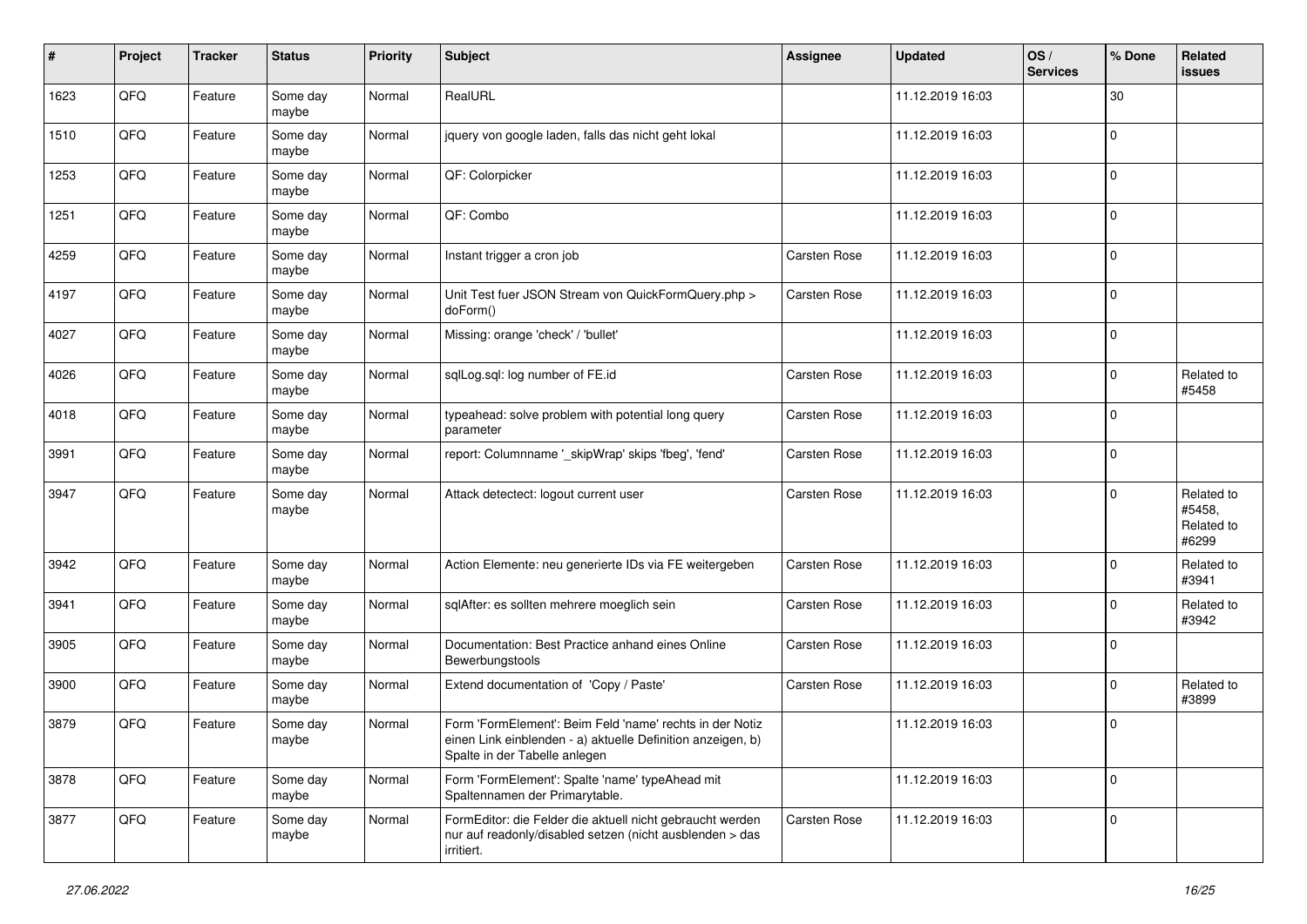| #    | Project | <b>Tracker</b> | <b>Status</b>     | <b>Priority</b> | <b>Subject</b>                                                                                                                               | <b>Assignee</b>     | <b>Updated</b>   | OS/<br><b>Services</b> | % Done       | Related<br><b>issues</b>                    |
|------|---------|----------------|-------------------|-----------------|----------------------------------------------------------------------------------------------------------------------------------------------|---------------------|------------------|------------------------|--------------|---------------------------------------------|
| 3708 | QFQ     | Feature        | Some day<br>maybe | Normal          | Form: input - 'specialchars', 'none'  gewisse tags<br>erlauben, andere verbieten                                                             | <b>Carsten Rose</b> | 11.12.2019 16:02 |                        | $\Omega$     | Related to<br>#14320                        |
| 3692 | QFQ     | Feature        | Some day<br>maybe | Normal          | QFQ Webseite                                                                                                                                 | Benjamin Baer       | 11.12.2019 16:02 |                        | $\mathbf 0$  | Related to<br>#5033                         |
| 3677 | QFQ     | Feature        | Some day<br>maybe | Normal          | wkhtmitopdf: FE User access prohibited, if client IP changes<br>\$TYPO3_CONF_VARS[FE][lockIP]                                                | <b>Carsten Rose</b> | 11.12.2019 16:02 |                        | $\mathbf 0$  |                                             |
| 3666 | QFQ     | Feature        | Some day<br>maybe | Normal          | a) Performance Messung: mysql_real_escape_string() im<br>Vergleich zu str_replace(), b) doppeltes Aufrufen von<br>mysql_real_escape_string() | Carsten Rose        | 11.12.2019 16:02 |                        | $\mathbf 0$  |                                             |
| 3646 | QFQ     | Feature        | Some day<br>maybe | Normal          | Moeglichkeit HTML Tags in Reports auszugeben (zu<br>enkodieren: htmlspecialchars)                                                            |                     | 11.12.2019 16:02 |                        | $\Omega$     | Related to<br>#14320                        |
| 3617 | QFQ     | Feature        | Some day<br>maybe | Normal          | Load javascripts at bottom                                                                                                                   |                     | 11.12.2019 16:02 |                        | $\Omega$     |                                             |
| 3567 | QFQ     | Feature        | Some day<br>maybe | Low             | 'Save', 'Close', 'New' als FormElement                                                                                                       |                     | 11.12.2019 16:02 |                        | $\Omega$     |                                             |
| 3537 | QFQ     | Feature        | Some day<br>maybe | Low             | SHOW COLUMNS FROM tableName - Extend '{{!'<br>definition                                                                                     | Carsten Rose        | 11.12.2019 16:02 |                        | $\Omega$     |                                             |
| 3495 | QFQ     | Feature        | Some day<br>maybe | Normal          | Predifined Parameter werden nicht in '+' (add new record)<br>SIP gerendert.                                                                  |                     | 11.12.2019 16:02 |                        | $\mathbf{0}$ |                                             |
| 3458 | QFQ     | Feature        | Some day<br>maybe | Normal          | Display 'Edit Form Element'-Checkbox on form: should<br>depend on FE Group                                                                   | Carsten Rose        | 11.12.2019 16:02 |                        | $\mathbf{0}$ | Related to<br>#3447                         |
| 3457 | QFQ     | Feature        | Some day<br>maybe | Normal          | LDAP: concat multi values to one single entry                                                                                                | <b>Carsten Rose</b> | 11.12.2019 16:02 |                        | $\Omega$     |                                             |
| 3415 | QFQ     | Feature        | Some day<br>maybe | Normal          | FE Login Box Templatefile                                                                                                                    | Benjamin Baer       | 11.12.2019 16:02 |                        | $\Omega$     |                                             |
| 3402 | QFQ     | Feature        | Some day<br>maybe | Normal          | Syntax Highlighting via CodeMirror                                                                                                           | Carsten Rose        | 11.12.2019 16:02 |                        | 100          | Related to<br>#3207                         |
| 3385 | QFQ     | Feature        | Some day<br>maybe | Normal          | templateGroup: insert/update/delete non primary records                                                                                      | <b>Carsten Rose</b> | 11.12.2019 16:02 |                        | 0            |                                             |
| 3350 | QFQ     | Feature        | Some day<br>maybe | Normal          | FormEditor: Hilfetext hinter 'checktype'                                                                                                     | Carsten Rose        | 11.12.2019 16:02 |                        | $\Omega$     |                                             |
| 3332 | QFQ     | Feature        | Some day<br>maybe | Normal          | Uploads: Thumbnails, Details zum hochgeladenen File                                                                                          | <b>Carsten Rose</b> | 11.12.2019 16:02 |                        | $\Omega$     | Related to<br>#3264.<br>Related to<br>#5333 |
| 3331 | QFQ     | Feature        | Some day<br>maybe | Normal          | Default Tooltip fuer page? Links: mit Form und Record ID                                                                                     | Carsten Rose        | 11.12.2019 16:02 |                        | $\mathbf 0$  |                                             |
| 3291 | QFQ     | Feature        | Some day<br>maybe | Normal          | AutoCron websiteToken                                                                                                                        | <b>Carsten Rose</b> | 11.12.2019 16:02 |                        | $\mathbf 0$  | Related to<br>#4250                         |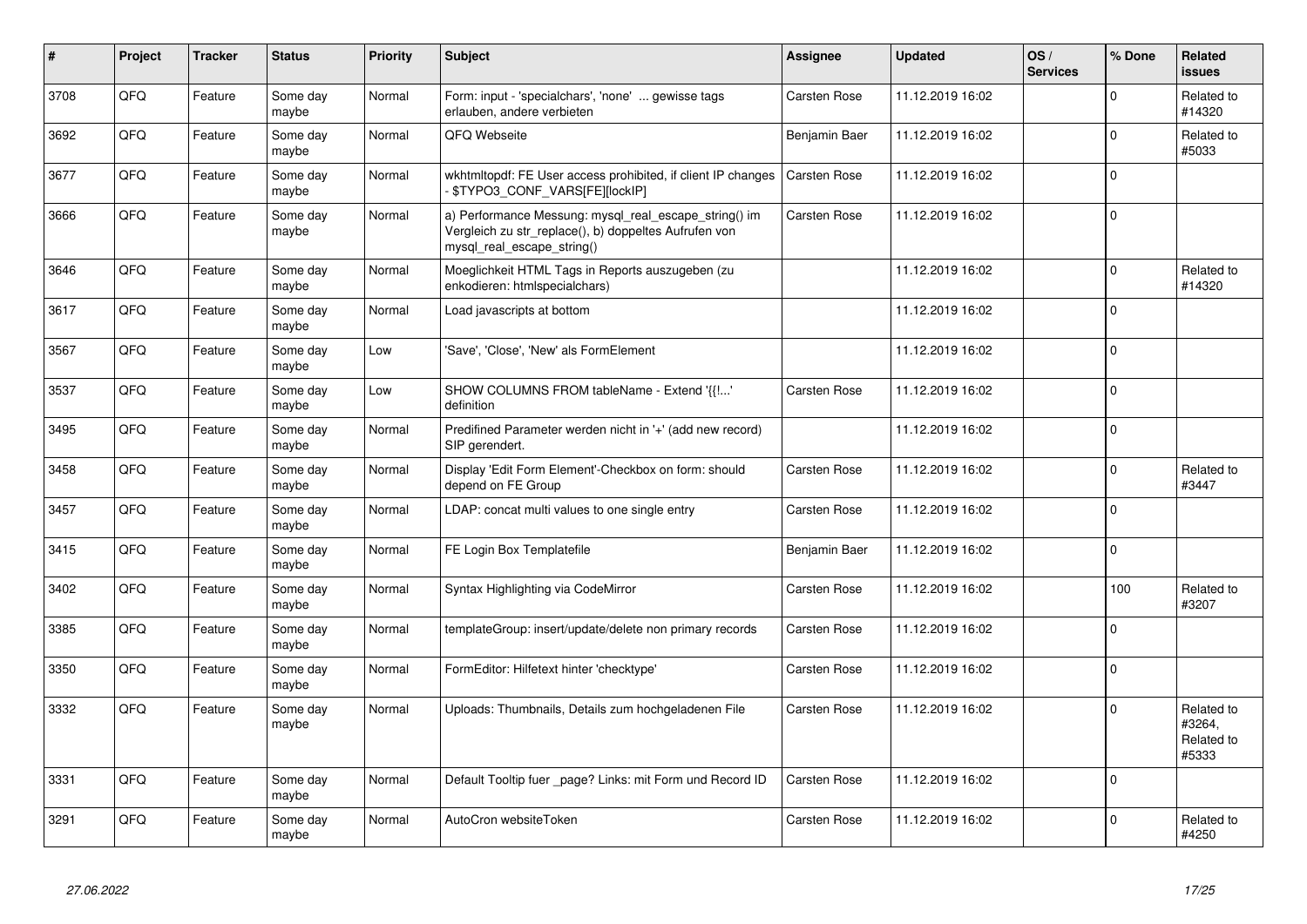| #    | Project | <b>Tracker</b> | <b>Status</b>     | <b>Priority</b> | <b>Subject</b>                                                                                            | Assignee            | <b>Updated</b>   | OS/<br><b>Services</b> | % Done      | Related<br><b>issues</b> |
|------|---------|----------------|-------------------|-----------------|-----------------------------------------------------------------------------------------------------------|---------------------|------------------|------------------------|-------------|--------------------------|
| 3285 | QFQ     | Feature        | Some day<br>maybe | Normal          | Zeichenlimit pro Feld: textarea / editor                                                                  | <b>Carsten Rose</b> | 11.12.2019 16:02 |                        | $\Omega$    |                          |
| 3273 | QFQ     | Feature        | Some day<br>maybe | Low             | Dirty Flag in Form                                                                                        | Carsten Rose        | 11.12.2019 16:02 |                        | $\mathbf 0$ |                          |
| 5160 | QFQ     | Feature        | Some day<br>maybe | Normal          | QFQ collaborative / together.js, ShareJS, y-js, collaborative,                                            |                     | 11.12.2019 16:02 |                        | $\Omega$    |                          |
| 5129 | QFQ     | Feature        | Some day<br>maybe | Normal          | Reports: SQL fuer x Achse und y Achse                                                                     |                     | 11.12.2019 16:02 |                        | $\Omega$    |                          |
| 4974 | QFQ     | Feature        | Some day<br>maybe | Normal          | Long polling - inform all listening clients of changes                                                    |                     | 11.12.2019 16:02 |                        | $\mathbf 0$ |                          |
| 4956 | QFQ     | Feature        | Some day<br>maybe | Normal          | Sendmail: Benutzerdefinierte Headers                                                                      | Carsten Rose        | 11.12.2019 16:02 |                        | $\Omega$    |                          |
| 4839 | QFQ     | Feature        | Some day<br>maybe | Normal          | qfq-handle in <head> Abschnitt</head>                                                                     | Carsten Rose        | 11.12.2019 16:02 |                        | $\mathbf 0$ |                          |
| 4444 | QFQ     | Feature        | Some day<br>maybe | Normal          | FE.type=upload: detect mime type                                                                          |                     | 11.12.2019 16:02 |                        | $\mathbf 0$ | Related to<br>#4303      |
| 4442 | QFQ     | Feature        | Some day<br>maybe | Normal          | Special Column Name: _link - new symbol G (Glyph) to<br>choose any available symbol                       |                     | 11.12.2019 16:02 |                        | $\Omega$    |                          |
| 4440 | QFQ     | Feature        | Some day<br>maybe | Normal          | Manual.rst: explain how to. expand PHP Session to 4h                                                      |                     | 11.12.2019 16:02 |                        | $\mathbf 0$ |                          |
| 4420 | QFQ     | Feature        | Some day<br>maybe | Normal          | Client: Local Storage - store the changes of a form, local in<br>the browser.                             | Benjamin Baer       | 11.12.2019 16:02 |                        | $\mathbf 0$ |                          |
| 4349 | QFQ     | Feature        | Some day<br>maybe | Normal          | link download: downloaded external URL to<br>deliver/concatenate - check mimetipe and handle it correctly | Carsten Rose        | 11.12.2019 16:02 |                        | $\mathbf 0$ |                          |
| 6715 | QFQ     | Feature        | Some day<br>maybe | Normal          | Code-Refactoring: dbArray vereinheitlichen                                                                | <b>Carsten Rose</b> | 11.12.2019 16:02 |                        | $\mathbf 0$ |                          |
| 6515 | QFQ     | Feature        | Some day<br>maybe | Normal          | Formular: Felder dynamisch ein/ausblenden                                                                 |                     | 11.12.2019 16:02 |                        | $\mathbf 0$ |                          |
| 6299 | QFQ     | Feature        | Some day<br>maybe | Normal          | Attack detection: log table with invalid SIP access                                                       |                     | 11.12.2019 16:02 |                        | $\Omega$    | Related to<br>#3947      |
| 6288 | QFQ     | Feature        | Some day<br>maybe | Normal          | Best Practice: Erklaeren wie man ein Formular ganz in<br>'weiss' erstellen kann                           |                     | 11.12.2019 16:02 |                        | $\Omega$    |                          |
| 6083 | QFQ     | Feature        | Some day<br>maybe | Normal          | Dynamic Update: Value Check via SQL                                                                       |                     | 11.12.2019 16:02 |                        | $\mathbf 0$ |                          |
| 5783 | QFQ     | Feature        | Some day<br>maybe | Normal          | <b>BPMN View/Edit</b>                                                                                     |                     | 11.12.2019 16:02 |                        | $\mathbf 0$ |                          |
| 7336 | QFQ     | Feature        | Some day<br>maybe | Normal          | PDF Upload: disallow PDFs with specific Meta information                                                  | Carsten Rose        | 11.12.2019 16:01 |                        | $\Omega$    |                          |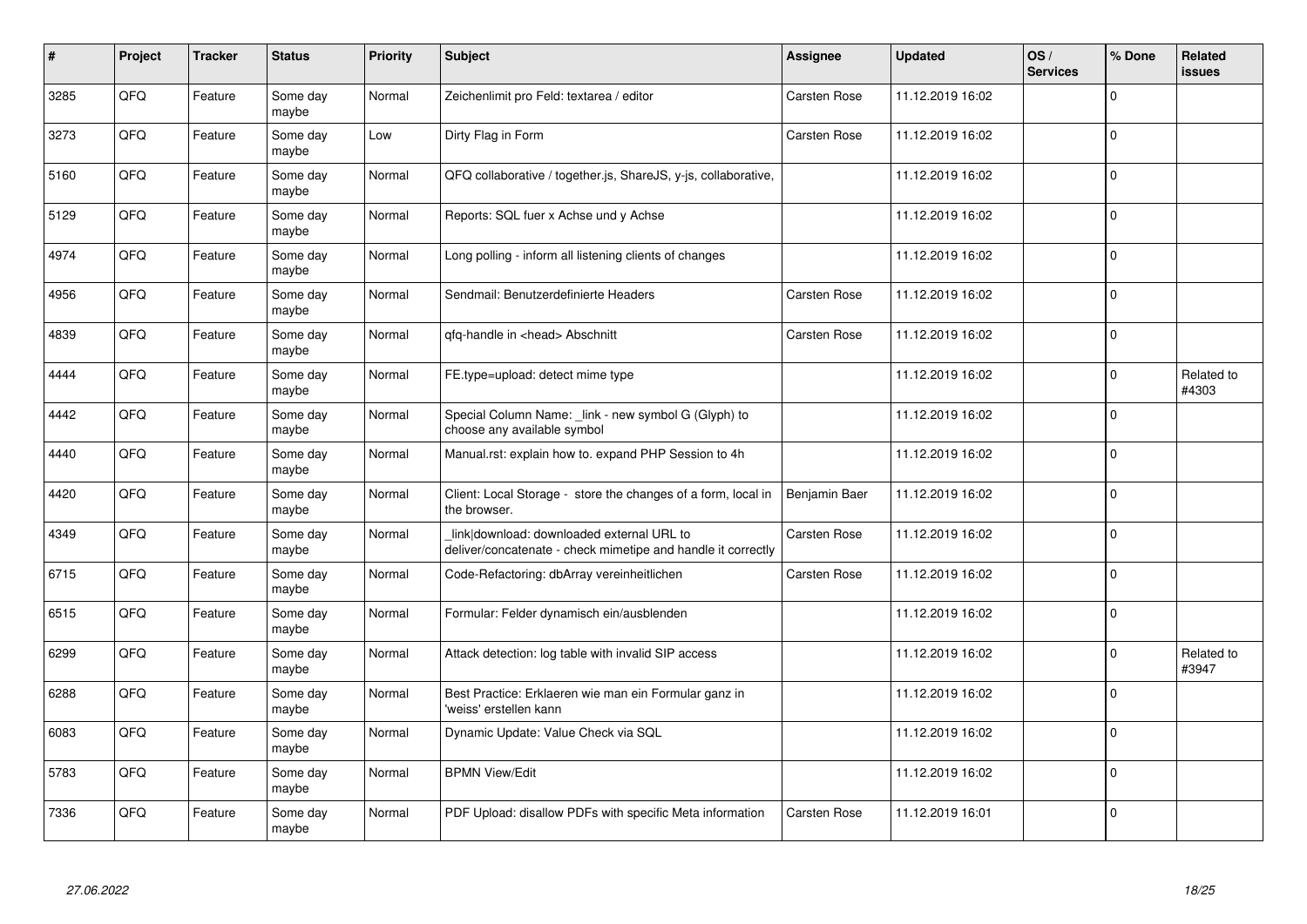| #     | Project | <b>Tracker</b> | <b>Status</b>     | Priority | <b>Subject</b>                                                                                 | <b>Assignee</b>     | <b>Updated</b>   | OS/<br><b>Services</b> | % Done         | Related<br><b>issues</b>                     |
|-------|---------|----------------|-------------------|----------|------------------------------------------------------------------------------------------------|---------------------|------------------|------------------------|----------------|----------------------------------------------|
| 7108  | QFQ     | Feature        | Some day<br>maybe | Normal   | QFQ Wrap Elements                                                                              |                     | 11.12.2019 16:01 |                        | $\Omega$       |                                              |
| 7107  | QFQ     | Feature        | Some day<br>maybe | Normal   | Showcase Registration Tool: Anmeldung / Administration :<br>Liste Anmeldungen / Emaileinaldung | <b>Carsten Rose</b> | 11.12.2019 16:01 |                        | 0              |                                              |
| 7106  | QFQ     | Feature        | Some day<br>maybe | Normal   | Beispiel Nummerierung von Rows in Report                                                       |                     | 11.12.2019 16:01 |                        | $\mathbf 0$    |                                              |
| 7105  | QFQ     | Feature        | Some day<br>maybe | Normal   | Beispiel wie man in einer zweiten Tabelle speichert.                                           |                     | 11.12.2019 16:01 |                        | $\mathbf 0$    |                                              |
| 7104  | QFQ     | Feature        | Some day<br>maybe | Normal   | Manual: hint about escaping if '\r' appears in mail body                                       |                     | 11.12.2019 16:01 |                        | $\mathbf 0$    |                                              |
| 6992  | QFQ     | Feature        | Some day<br>maybe | Normal   | DB exception: Syntax Highlight                                                                 |                     | 11.12.2019 16:01 |                        | $\mathbf 0$    | Related to<br>#5450                          |
| 8894  | QFQ     | Feature        | Some day<br>maybe | Normal   | Documentation Tags Usable in QFQ Application                                                   | <b>Carsten Rose</b> | 11.12.2019 16:01 |                        | $\mathbf 0$    |                                              |
| 8892  | QFQ     | Feature        | Some day<br>maybe | Normal   | Display and Edit SQL Comments in Form Editor                                                   | <b>Carsten Rose</b> | 11.12.2019 16:01 |                        | $\mathbf 0$    |                                              |
| 9704  | QFQ     | Feature        | Some day<br>maybe | Normal   | Thumbnails Generieren beim Splitten von PDF Files                                              | Carsten Rose        | 11.12.2019 16:01 |                        | $\mathbf 0$    |                                              |
| 9579  | QFQ     | Feature        | Some day<br>maybe | Normal   | Multiform with Process Row                                                                     | Carsten Rose        | 11.12.2019 16:01 |                        | $\mathbf 0$    |                                              |
| 14323 | QFQ     | <b>Bug</b>     | In Progress       | Normal   | Report: render=both single - no impact                                                         | <b>Carsten Rose</b> | 19.06.2022 18:31 |                        | 0              |                                              |
| 14283 | QFQ     | <b>Bug</b>     | Priorize          | Normal   | HEIC / HEIF convert doesn't trigger                                                            | Carsten Rose        | 19.06.2022 16:37 |                        | $\mathbf 0$    |                                              |
| 14377 | QFQ     | Bug            | New               | Normal   | Documentation > General Tips: white page after migration                                       | Enis Nuredini       | 19.06.2022 16:37 |                        | $\mathbf 0$    |                                              |
| 14303 | QFQ     | <b>Bug</b>     | ToDo              | Normal   | datetime broken with picker                                                                    | Enis Nuredini       | 17.06.2022 09:02 |                        | $\mathbf 0$    | Related to<br>#12630                         |
| 14322 | QFQ     | <b>Bug</b>     | New               | Normal   | Form Load: by default no scroll (save & close should be<br>visible)                            | Enis Nuredini       | 15.06.2022 14:12 |                        | $\mathbf 0$    | Related to<br>#14321,<br>Related to<br>#6232 |
| 14305 | QFQ     | <b>Bug</b>     | New               | Normal   | Inline Report editing does not create history entries                                          | Carsten Rose        | 10.06.2022 11:55 |                        | $\mathbf 0$    |                                              |
| 14304 | QFQ     | Bug            | New               | Normal   | table sorter view safer does not work                                                          | Carsten Rose        | 10.06.2022 11:49 |                        | $\mathbf 0$    |                                              |
| 14175 | QFQ     | Bug            | In Progress       | Normal   | Opening a form with no QFQ Session cookie fails                                                | Carsten Rose        | 03.06.2022 10:40 |                        | 0              |                                              |
| 13716 | QFG     | <b>Bug</b>     | New               | High     | Firefox ask to store username/password                                                         | Enis Nuredini       | 30.05.2022 09:31 |                        | $\overline{0}$ | Related to<br>#13827                         |
| 12066 | QFQ     | <b>Bug</b>     | New               | High     | enterAsSubmit: Forward wird nicht ausgeführt                                                   | Enis Nuredini       | 29.05.2022 09:23 |                        | $\mathbf 0$    |                                              |
| 11630 | QFQ     | Bug            | Feedback          | High     | Bitte check ob CALL() in 20.11.0 noch so funktioniert wie in<br>20.4.1                         | Enis Nuredini       | 28.05.2022 13:45 |                        | $\mathbf 0$    | Related to<br>#11325                         |
| 12989 | QFQ     | Bug            | New               | Normal   | empty string does not trigger dynamic update                                                   | Enis Nuredini       | 28.05.2022 11:09 |                        | $\pmb{0}$      |                                              |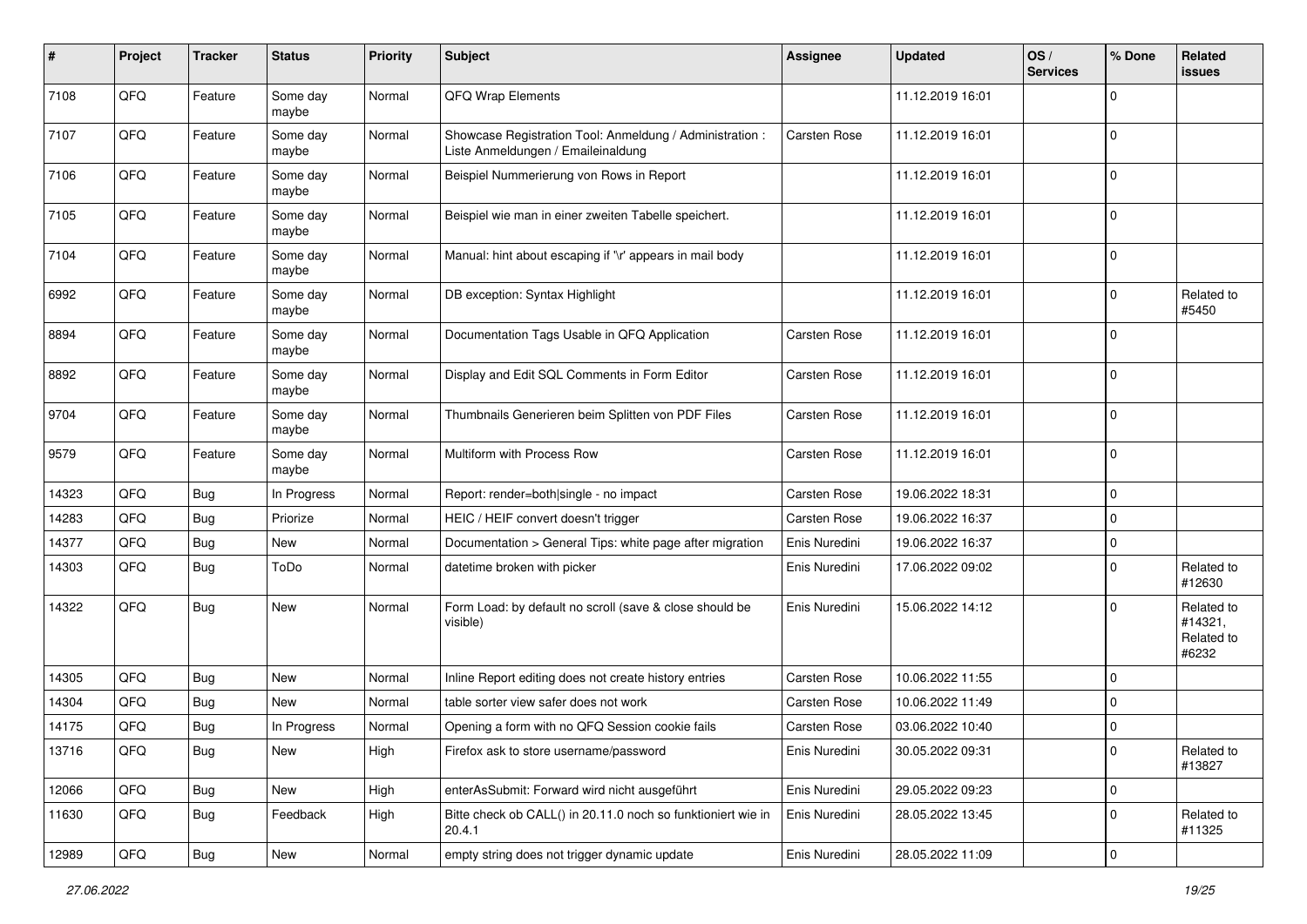| $\vert$ # | Project        | <b>Tracker</b> | <b>Status</b> | <b>Priority</b> | <b>Subject</b>                                                                                                                                      | <b>Assignee</b>     | <b>Updated</b>   | OS/<br><b>Services</b> | % Done              | Related<br><b>issues</b>                                                                                                       |
|-----------|----------------|----------------|---------------|-----------------|-----------------------------------------------------------------------------------------------------------------------------------------------------|---------------------|------------------|------------------------|---------------------|--------------------------------------------------------------------------------------------------------------------------------|
| 13943     | QFQ            | <b>Bug</b>     | Priorize      | Normal          | unable to find formgroup                                                                                                                            | Enis Nuredini       | 28.05.2022 11:03 |                        | 0                   |                                                                                                                                |
| 14233     | QFQ            | <b>Bug</b>     | New           | Normal          | AS _link: question - HTML is not rendered                                                                                                           | Carsten Rose        | 28.05.2022 11:02 |                        | 0                   |                                                                                                                                |
| 14077     | QFQ            | Bug            | New           | Normal          | As _link: Attribute 'class' missing by r:1 and r:3 - but should<br>set                                                                              | <b>Carsten Rose</b> | 28.05.2022 11:02 |                        | 0                   | Related to<br>#5342,<br>Related to<br>#4343                                                                                    |
| 13689     | QFQ            | <b>Bug</b>     | <b>New</b>    | Normal          | Enter auf Eingabefeld mit ungültigem Wert führt zu blurry<br>Seite                                                                                  | Enis Nuredini       | 28.05.2022 10:53 |                        | $\mathbf 0$         | Related to<br>#14245, Has<br>duplicate<br>#11891                                                                               |
| 14245     | QFQ            | <b>Bug</b>     | <b>New</b>    | Normal          | Form Save Btn bleibt disabled wenn Datumsfeld über<br>Datepicker geändert                                                                           | Enis Nuredini       | 27.05.2022 13:45 |                        | $\Omega$            | Related to<br>#13689                                                                                                           |
| 13767     | QFQ            | <b>Bug</b>     | Feedback      | Normal          | date/time-picker: required shows up/down button orange                                                                                              | Enis Nuredini       | 16.05.2022 23:16 |                        | 0                   |                                                                                                                                |
| 11517     | QFQ            | Bug            | In Progress   | Normal          | extraButtonInfo Broken for multiple FormElements                                                                                                    | Carsten Rose        | 12.05.2022 13:12 |                        | 0                   | Related to<br>#7890,<br>Related to<br>#3811, Has<br>duplicate<br>#10905, Has<br>duplicate<br>#10553, Has<br>duplicate<br>#6779 |
| 14091     | QFQ            | <b>Bug</b>     | New           | Normal          | inconsistent template path for twig                                                                                                                 | Carsten Rose        | 19.04.2022 18:36 |                        | $\mathbf 0$         |                                                                                                                                |
| 13451     | QFQ            | <b>Bug</b>     | New           | Normal          | Character Counter / Max Character: Problem in Safari                                                                                                | Carsten Rose        | 15.04.2022 17:18 |                        | 0                   |                                                                                                                                |
| 13899     | QFQ            | <b>Bug</b>     | ToDo          | Normal          | Selenium: zum laufen bringen                                                                                                                        | Enis Nuredini       | 25.03.2022 10:24 |                        | 0                   |                                                                                                                                |
| 8891      | QFQ            | <b>Bug</b>     | New           | High            | formSubmitLog: do not log passwords                                                                                                                 | Enis Nuredini       | 25.03.2022 09:06 |                        | 0                   |                                                                                                                                |
| 6140      | QFQ            | <b>Bug</b>     | Priorize      | Normal          | QFQ DnD Sort: Locked fields                                                                                                                         | Benjamin Baer       | 21.03.2022 09:56 |                        | 0                   |                                                                                                                                |
| 12714     | QFQ            | <b>Bug</b>     | New           | Normal          | Conversion of GIF to PDF broken when GIF contains Alpha.                                                                                            | Carsten Rose        | 19.03.2022 17:49 |                        | $\mathbf 0$         |                                                                                                                                |
| 12546     | QFQ            | Bug            | Feedback      | Normal          | Branch 'Development' - Unit Tests mit dirty workaround<br>angepasst                                                                                 | <b>Carsten Rose</b> | 19.03.2022 17:48 |                        | 0                   |                                                                                                                                |
| 12512     | QFQ            | <b>Bug</b>     | New           | Normal          | Some MySQL Installation can't use 'stored procedures'                                                                                               | Carsten Rose        | 19.03.2022 17:48 |                        | $\mathbf 0$         |                                                                                                                                |
| 12508     | QFQ            | <b>Bug</b>     | In Progress   | High            | qfq Form: sendMail                                                                                                                                  | Karin Niffeler      | 19.03.2022 17:48 |                        | $\mathbf 0$         |                                                                                                                                |
| 12520     | QFQ            | <b>Bug</b>     | New           | Normal          | Switch FE User: still active even FE User session expired                                                                                           | <b>Carsten Rose</b> | 19.03.2022 17:48 |                        | $\overline{0}$      |                                                                                                                                |
| 12581     | QFQ            | <b>Bug</b>     | New           | Normal          | Form.forward=close: Record 'new' in new browser tab ><br>save (& close) >> Form is not reloaded with new created<br>record id and stays in mode=new | Carsten Rose        | 19.03.2022 17:48 |                        | $\mathbf 0$         |                                                                                                                                |
| 12716     | QFQ            | <b>Bug</b>     | New           | Normal          | template group: Pattern only applied to first instance                                                                                              | <b>Carsten Rose</b> | 19.03.2022 17:47 |                        | $\mathbf 0$         |                                                                                                                                |
| 13331     | $\mathsf{QFQ}$ | <b>Bug</b>     | New           | Normal          | Multi Form: Clear Icon misplaced                                                                                                                    | Carsten Rose        | 19.03.2022 17:47 |                        | $\mathsf{O}\xspace$ |                                                                                                                                |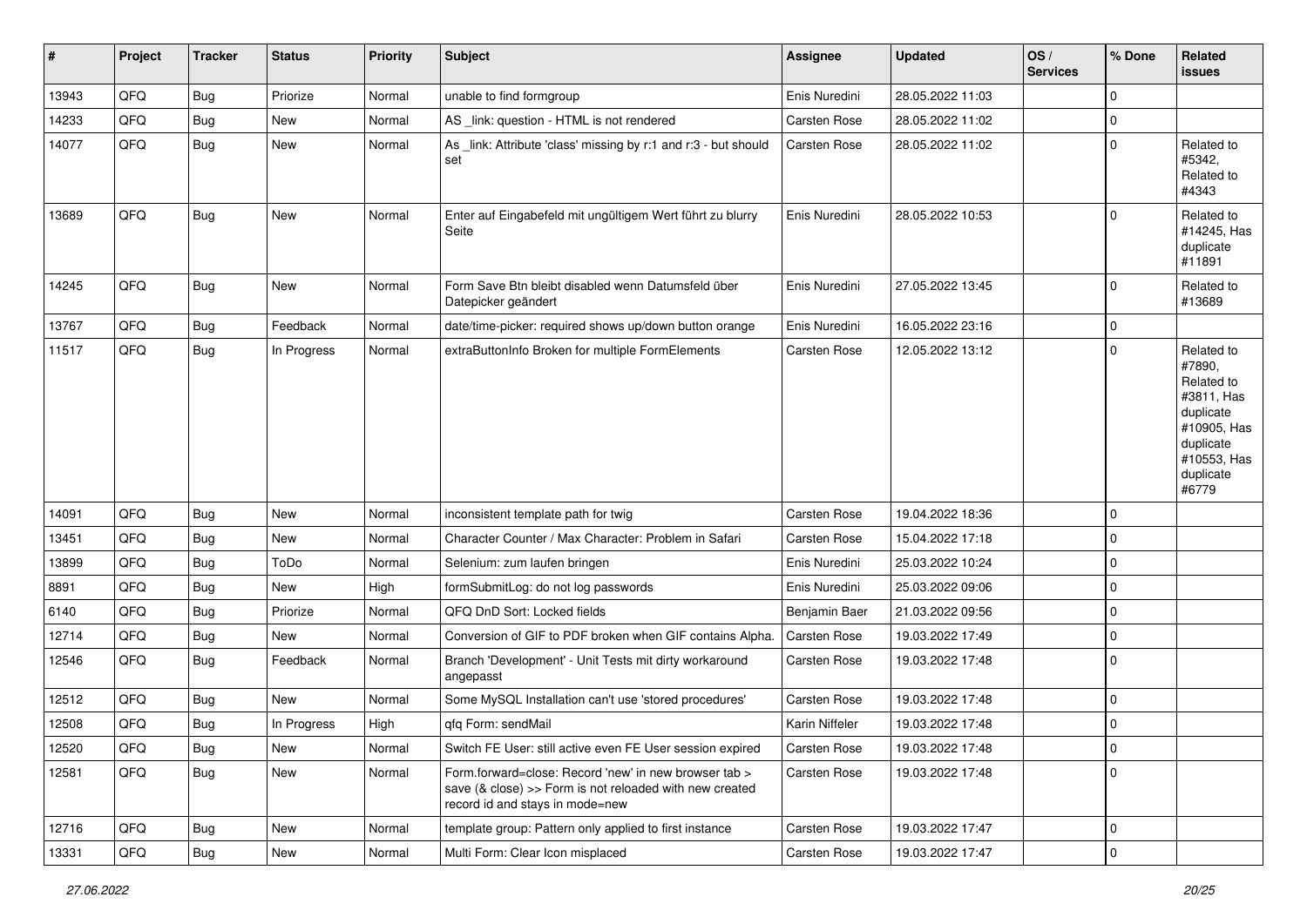| #     | Project | <b>Tracker</b> | <b>Status</b> | <b>Priority</b> | <b>Subject</b>                                                                                           | <b>Assignee</b>     | <b>Updated</b>   | OS/<br><b>Services</b> | % Done | <b>Related</b><br><b>issues</b>                                         |
|-------|---------|----------------|---------------|-----------------|----------------------------------------------------------------------------------------------------------|---------------------|------------------|------------------------|--------|-------------------------------------------------------------------------|
| 13332 | QFQ     | Bug            | New           | Normal          | Multi Form: Required Felder werden visuell nicht markiert.                                               | <b>Carsten Rose</b> | 19.03.2022 17:47 |                        | 0      |                                                                         |
| 13460 | QFQ     | <b>Bug</b>     | <b>New</b>    | Normal          | Doc: Password set/reset  password should not processed<br>with 'html encode'                             | Carsten Rose        | 19.03.2022 17:46 |                        | 0      |                                                                         |
| 13528 | QFQ     | Bug            | New           | Normal          | qfq.io > releases: es wird kein neues Release angelegt                                                   | Benjamin Baer       | 19.03.2022 17:46 |                        | 0      |                                                                         |
| 13592 | QFQ     | <b>Bug</b>     | <b>New</b>    | Normal          | QFQ Build Queue: das vergeben von Tags klappt nicht. Es<br>werden keine Releases gebaut.                 | Carsten Rose        | 19.03.2022 17:45 |                        | 0      |                                                                         |
| 13647 | QFQ     | Bug            | New           | Normal          | Autofocus funktioniert nicht auf Chrome                                                                  | Benjamin Baer       | 19.03.2022 17:44 |                        | 0      |                                                                         |
| 12395 | QFQ     | <b>Bug</b>     | ToDo          | High            | QFQ Function: Result two times shown                                                                     | Carsten Rose        | 18.02.2022 08:59 |                        | 0      |                                                                         |
| 13706 | QFQ     | <b>Bug</b>     | <b>New</b>    | Normal          | Wrong CheckType in FieldElement LastStatus of Form Cron                                                  | Carsten Rose        | 21.01.2022 18:20 |                        | 0      |                                                                         |
| 13659 | QFQ     | <b>Bug</b>     | <b>New</b>    | Normal          | wrong sanitize class applied to R-store                                                                  | Carsten Rose        | 15.01.2022 14:23 |                        | 0      |                                                                         |
| 9789  | QFQ     | Bug            | In Progress   | High            | Record Lock: release to early on 'leave page'                                                            | Carsten Rose        | 10.01.2022 09:25 |                        | 100    | Related to<br>#10081.<br>Related to<br>#9173,<br>Related to<br>#8702    |
| 2665  | QFQ     | <b>Bug</b>     | Priorize      | Normal          | Dynamic Update funktioniert nicht, wenn beim<br>entsprechenden FormElement eine size angegeben ist.      | Benjamin Baer       | 03.01.2022 08:12 |                        | 30     |                                                                         |
| 6566  | QFQ     | <b>Bug</b>     | Priorize      | Normal          | Link Function 'delete': provided parameter missing on page<br>reload                                     | Benjamin Baer       | 03.01.2022 08:08 |                        | 0      |                                                                         |
| 4457  | QFQ     | <b>Bug</b>     | Priorize      | Normal          | typeahead: pressing return to select an item, saves the form<br>and closes the form.                     | Benjamin Baer       | 03.01.2022 08:01 |                        | 0      | Related to<br>#4398                                                     |
| 12327 | QFQ     | <b>Bug</b>     | <b>New</b>    | Normal          | Copy to clipboard: Glyphicon can not be changed                                                          | Carsten Rose        | 27.12.2021 17:59 |                        | 0      |                                                                         |
| 12463 | QFQ     | Bug            | ToDo          | High            | QFQ Function: 'function' and 'sql' on same level - output of<br>sal is shown two times.                  | Carsten Rose        | 15.12.2021 16:31 |                        | 0      |                                                                         |
| 12702 | QFQ     | <b>Bug</b>     | New           | High            | templateGroup: broken in multiDb Setup                                                                   | Carsten Rose        | 14.12.2021 16:02 |                        | 0      |                                                                         |
| 12545 | QFQ     | Bug            | <b>New</b>    | Urgent          | sql.log not created / updated                                                                            | Carsten Rose        | 14.12.2021 16:02 |                        | 0      |                                                                         |
| 12974 | QFQ     | <b>Bug</b>     | <b>New</b>    | High            | Sanitize Queries in Action-Elements                                                                      | Carsten Rose        | 07.12.2021 17:19 |                        | 0      |                                                                         |
| 12670 | QFQ     | <b>Bug</b>     | <b>New</b>    | High            | Dropdown-Menu classes können nicht mehr angegeben<br>werden                                              | Carsten Rose        | 07.12.2021 17:19 |                        | 0      |                                                                         |
| 12513 | QFQ     | <b>Bug</b>     | <b>New</b>    | High            | Implement server side check of maxlength                                                                 | Carsten Rose        | 07.12.2021 17:19 |                        | 0      |                                                                         |
| 6116  | QFQ     | <b>Bug</b>     | Priorize      | High            | value of checkbox not saved                                                                              | Carsten Rose        | 07.12.2021 17:19 |                        | 0      |                                                                         |
| 9834  | QFQ     | <b>Bug</b>     | Priorize      | Normal          | Input elements with tag 'disabled' are missing on<br>form-submit: server option 'processReadOnly' broken | Carsten Rose        | 07.12.2021 16:43 |                        | 0      | Related to<br>#9691,<br>Related to<br>#5305, Has<br>duplicate<br>#12331 |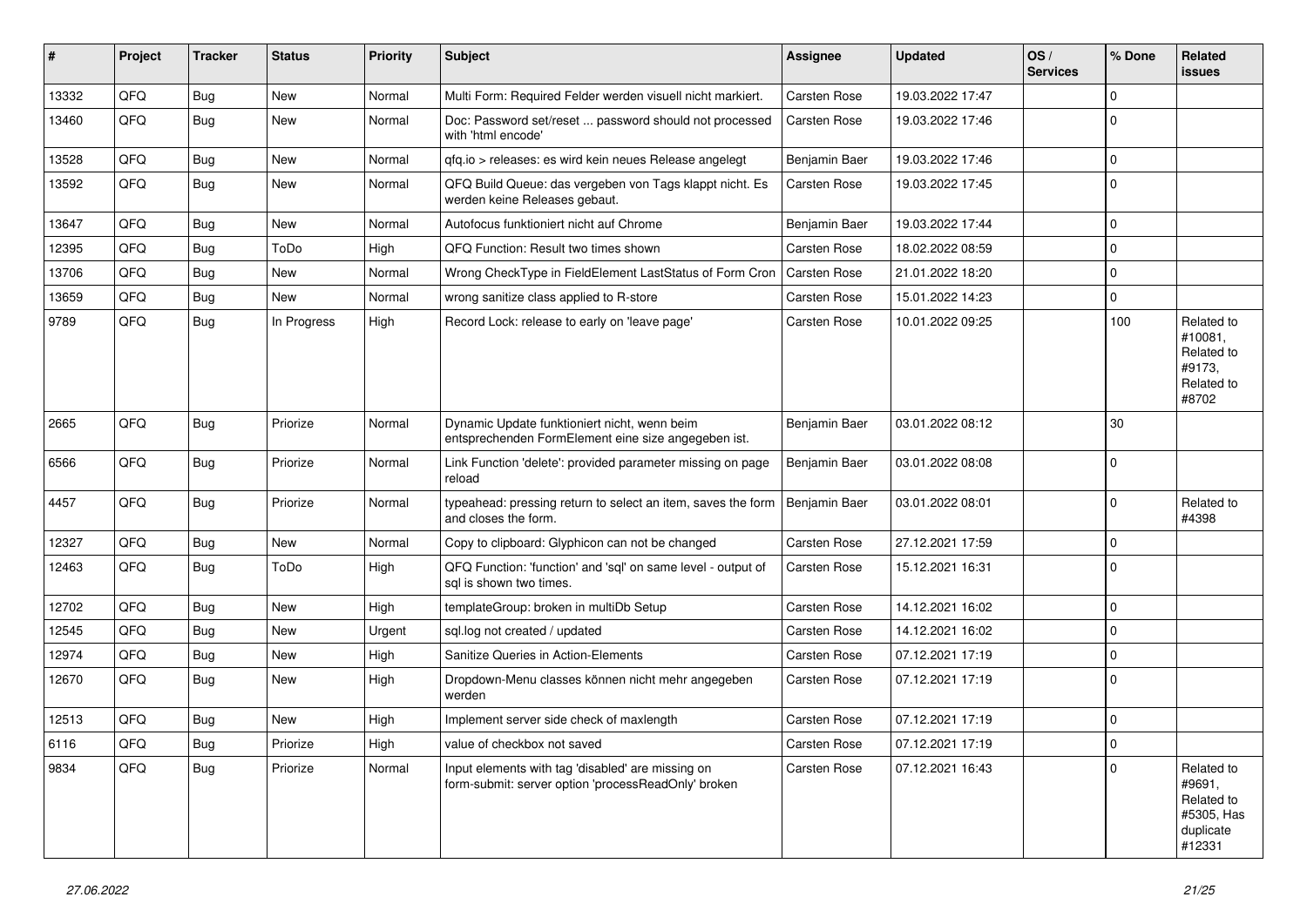| #     | Project | <b>Tracker</b> | <b>Status</b>     | <b>Priority</b> | <b>Subject</b>                                                               | <b>Assignee</b>     | <b>Updated</b>   | OS/<br><b>Services</b> | % Done   | Related<br><b>issues</b>                      |
|-------|---------|----------------|-------------------|-----------------|------------------------------------------------------------------------------|---------------------|------------------|------------------------|----------|-----------------------------------------------|
| 9013  | QFQ     | Bug            | New               | Normal          | Error in Twig template not handled                                           | <b>Carsten Rose</b> | 20.10.2021 13:43 |                        | 0        |                                               |
| 7456  | QFQ     | <b>Bug</b>     | Some day<br>maybe | Low             | Todos in Code: solve or make ticket                                          | Carsten Rose        | 16.09.2021 15:10 |                        | 0        |                                               |
| 12325 | QFQ     | Bug            | Priorize          | Normal          | MultiDB form.dblndex not working for report syntax                           | Carsten Rose        | 07.09.2021 13:37 |                        | 0        | Related to<br>#12145,<br>Related to<br>#12314 |
| 10661 | QFQ     | Bug            | In Progress       | Normal          | Typo3 Warnungen                                                              | <b>Carsten Rose</b> | 07.09.2021 13:23 |                        | 0        | Related to<br>#12440                          |
| 9669  | QFQ     | Bug            | Some day<br>maybe | Normal          | Checkbox / Template Group: radio/checkbox visible broken<br>after 'add'      | Carsten Rose        | 16.06.2021 13:47 |                        | 0        | Related to<br>#8091                           |
| 5305  | QFQ     | Bug            | New               | Normal          | Upload FormElement: nicht disabled by readonly Form                          | Carsten Rose        | 16.06.2021 13:43 |                        | 0        | Related to<br>#9347.<br>Related to<br>#9834   |
| 9121  | QFQ     | <b>Bug</b>     | Priorize          | High            | sip links have r and __dbIndexData set                                       | Carsten Rose        | 12.06.2021 10:41 |                        | 0        |                                               |
| 9347  | QFQ     | <b>Bug</b>     | New               | High            | FE.type=upload with dynamic show/hidden: required not<br>detected            | Carsten Rose        | 12.06.2021 10:40 |                        | 0        | Related to<br>#5305,<br>Related to<br>#12398  |
| 7890  | QFQ     | Bug            | New               | Normal          | FormElement 'required': extraButtonInfo not aligned                          | Carsten Rose        | 11.06.2021 21:17 |                        | 0        | Related to<br>#11517                          |
| 9531  | QFQ     | <b>Bug</b>     | New               | High            | FE File: Dynamic Update / modeSql / required detected<br>even it not set     | Carsten Rose        | 11.06.2021 20:32 |                        | 0        | Related to<br>#12398                          |
| 9534  | QFQ     | <b>Bug</b>     | Priorize          | Urgent          | FE.type=upload: 'Unknown Mode: ID"                                           | Carsten Rose        | 03.05.2021 21:14 |                        | 0        | Related to<br>#9532                           |
| 9173  | QFQ     | Bug            | Priorize          | Urgent          | Stale Record Lock: Firefox                                                   | Carsten Rose        | 03.05.2021 21:14 |                        | 0        | Related to<br>#9789                           |
| 8668  | QFQ     | Bug            | New               | High            | Pill disabled: dyamic mode 'hidden' not respected - FE is still<br>required  | Carsten Rose        | 03.05.2021 21:14 |                        | $\Omega$ |                                               |
| 8431  | QFQ     | Bug            | <b>New</b>        | High            | autocron.php with wrong path                                                 | Carsten Rose        | 03.05.2021 21:14 |                        | 0        |                                               |
| 8083  | QFQ     | Bug            | New               | High            | FormEditor: primary table list does not respect<br>'indexDb={{indexData:Y}}' | Carsten Rose        | 03.05.2021 21:14 |                        | 0        | Has duplicate<br>#6678                        |
| 7899  | QFQ     | Bug            | New               | High            | Fe.type=password / retype / required: always complain<br>about missing value | Carsten Rose        | 03.05.2021 21:14 |                        | 0        |                                               |
| 4279  | QFQ     | Bug            | Some day<br>maybe | High            | config.linkVars lost                                                         | Carsten Rose        | 03.05.2021 21:14 |                        | 0        |                                               |
| 7650  | QFQ     | <b>Bug</b>     | New               | High            | Optional do not show 'required' sign on FormElement                          | Carsten Rose        | 03.05.2021 21:14 |                        | 0        |                                               |
| 5459  | QFQ     | <b>Bug</b>     | New               | High            | Multi DB: spread system tables between 'QFQ' and<br>'Data'-DB                | Carsten Rose        | 03.05.2021 21:14 |                        | 0        | Related to<br>#4720                           |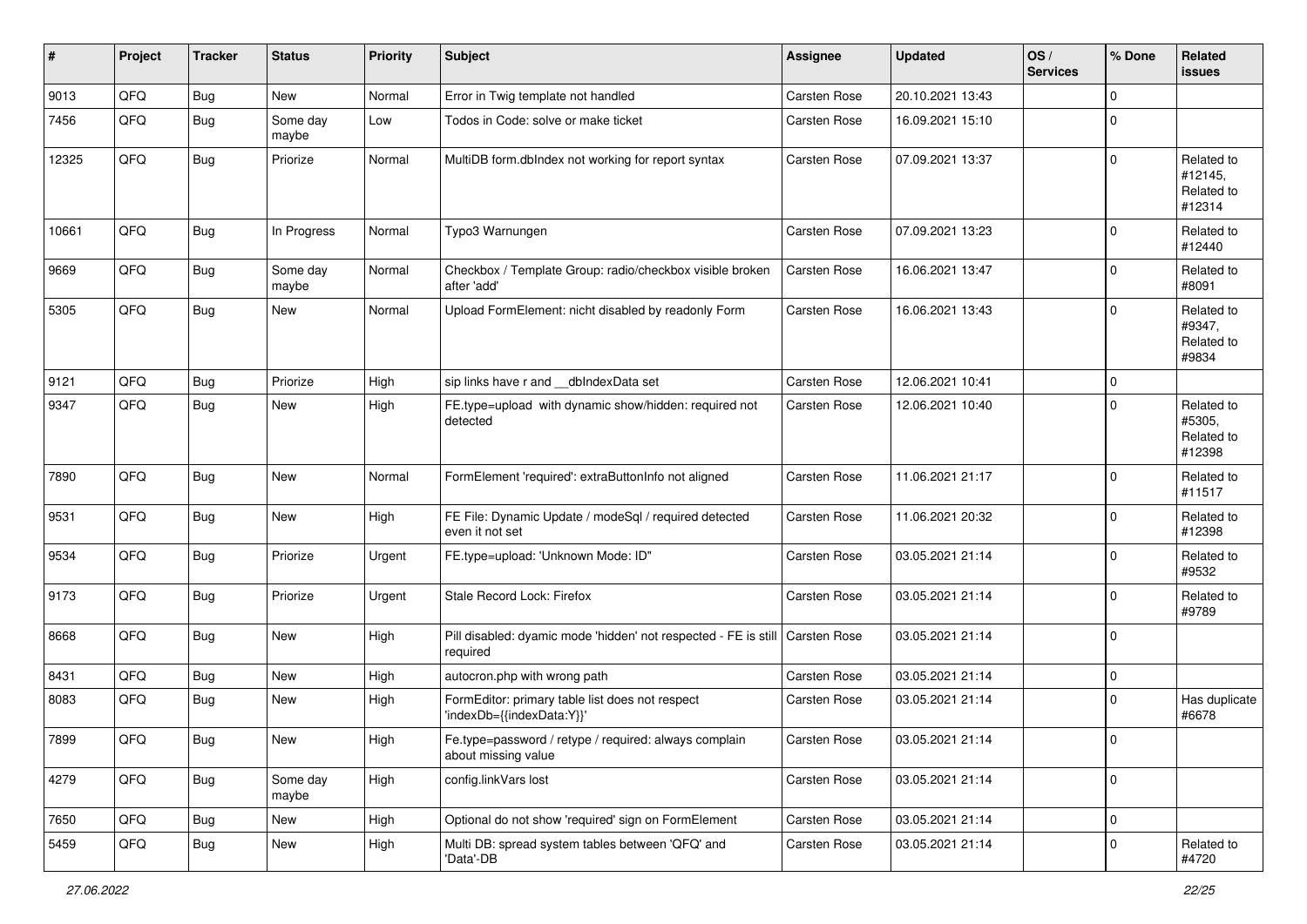| #     | Project | <b>Tracker</b> | <b>Status</b>     | <b>Priority</b> | <b>Subject</b>                                                                                         | <b>Assignee</b> | <b>Updated</b>   | OS/<br><b>Services</b> | % Done      | Related<br>issues                            |
|-------|---------|----------------|-------------------|-----------------|--------------------------------------------------------------------------------------------------------|-----------------|------------------|------------------------|-------------|----------------------------------------------|
| 5221  | QFQ     | Bug            | <b>New</b>        | High            | Download Dialog: Bleibt stehen in FF wenn Datei<br>automatisch gespeichert wird.                       | Carsten Rose    | 03.05.2021 21:14 |                        | $\Omega$    |                                              |
| 3570  | QFQ     | Bug            | Some dav<br>maybe | High            | Formular mit prmitnew permitEdit=Always wird nicht<br>aufgerufen (ist leer)                            | Carsten Rose    | 03.05.2021 21:14 |                        | $\mathbf 0$ |                                              |
| 3109  | QFQ     | Bug            | Some day<br>maybe | High            | RealUrl: Links werden nicht korrekt gerendert                                                          | Carsten Rose    | 03.05.2021 21:14 |                        | $\Omega$    |                                              |
| 3061  | QFQ     | <b>Bug</b>     | Some day<br>maybe | High            | winstitute: mysql connection durcheinander - nmhp17<br>(ag7)/QFQ arbeitet mit DB/Tabellen von biostat. | Carsten Rose    | 03.05.2021 21:14 |                        | $\mathbf 0$ |                                              |
| 12468 | QFQ     | Bug            | <b>New</b>        | Urgent          | Form: update Form.title after save                                                                     | Carsten Rose    | 03.05.2021 21:12 |                        | $\mathbf 0$ |                                              |
| 11237 | QFQ     | <b>Bug</b>     | <b>New</b>        | High            | Radiobutton / parameter.buttonClass= btn-default - kein<br>dirty Trigger                               | Benjamin Baer   | 03.05.2021 21:12 |                        | $\mathbf 0$ | Related to<br>#10766                         |
| 11057 | QFQ     | <b>Bug</b>     | New               | High            | Checkboxes ohne span.checkmark im Report werden<br>ausgeblendet                                        | Benjamin Baer   | 03.05.2021 21:12 |                        | $\mathbf 0$ | Related to<br>#11039                         |
| 10766 | QFQ     | Bug            | New               | High            | Radiobutton / parameter.buttonClass=btn-default: dynamic<br>update                                     |                 | 03.05.2021 21:12 |                        | $\Omega$    | Related to<br>#11237                         |
| 10640 | QFQ     | <b>Bug</b>     | <b>New</b>        | High            | TypeAhead Tag: FE editierbar trotz readOnly                                                            | Carsten Rose    | 03.05.2021 21:12 |                        | $\Omega$    |                                              |
| 10508 | QFQ     | Bug            | New               | High            | Multi Form broken on Multi DB Instance                                                                 | Carsten Rose    | 03.05.2021 21:12 |                        | $\mathbf 0$ |                                              |
| 10506 | QFQ     | Bug            | New               | High            | Template Group broken on MultiDB instance                                                              | Carsten Rose    | 03.05.2021 21:12 |                        | $\mathbf 0$ | Related to<br>#10505                         |
| 10081 | QFQ     | Bug            | <b>New</b>        | High            | Stale record lock after 'forbidden' character                                                          | Carsten Rose    | 03.05.2021 21:12 |                        | $\Omega$    | Related to<br>#10082,<br>Related to<br>#9789 |
| 11668 | QFQ     | <b>Bug</b>     | New               | Normal          | Play function.sql - problem with mysql                                                                 | Carsten Rose    | 03.05.2021 20:48 |                        | $\Omega$    |                                              |
| 11667 | QFQ     | Bug            | <b>New</b>        | Normal          | MySQL mariadb-server-10.3: Incorrect datetime value                                                    | Carsten Rose    | 03.05.2021 20:48 |                        | $\mathbf 0$ |                                              |
| 11347 | QFQ     | <b>Bug</b>     | Feedback          | Normal          | If Bedingungen funktionieren nicht korrekt                                                             | Christoph Fuchs | 21.03.2021 20:37 |                        | $\Omega$    |                                              |
| 12187 | QFQ     | Bug            | New               | Normal          | Trigger FormAsFile() via Report: probably problem with<br>multi DB setup                               | Carsten Rose    | 20.03.2021 21:20 |                        | $\Omega$    |                                              |
| 12133 | QFQ     | <b>Bug</b>     | New               | Normal          | NPM, phpSpreadSheet aktualisieren                                                                      | Carsten Rose    | 15.03.2021 09:04 |                        | $\mathbf 0$ |                                              |
| 12045 | QFQ     | Bug            | New               | Normal          | templateGroup afterSave FE: Aufruf ohne<br>sglHonorFormElements funktioniert nicht                     | Carsten Rose    | 18.02.2021 16:33 |                        | $\Omega$    |                                              |
| 12040 | QFQ     | Bug            | <b>New</b>        | Normal          | FE Mode 'hidden' für zwei FEs auf einer Zeile                                                          | Carsten Rose    | 18.02.2021 10:13 |                        | $\mathbf 0$ |                                              |
| 9958  | QFQ     | Bug            | Priorize          | Normal          | Broken subrecord query: no error message                                                               | Carsten Rose    | 05.02.2021 15:15 |                        | $\mathbf 0$ |                                              |
| 9281  | QFQ     | <b>Bug</b>     | Some day<br>maybe | Normal          | Allow STRICT_TRANS_TABLES                                                                              | Carsten Rose    | 02.01.2021 18:43 |                        | $\Omega$    |                                              |
| 9126  | QFQ     | Bug            | Some day<br>maybe | Normal          | hidden Form elements are present in page source                                                        |                 | 02.01.2021 18:41 |                        | $\mathbf 0$ |                                              |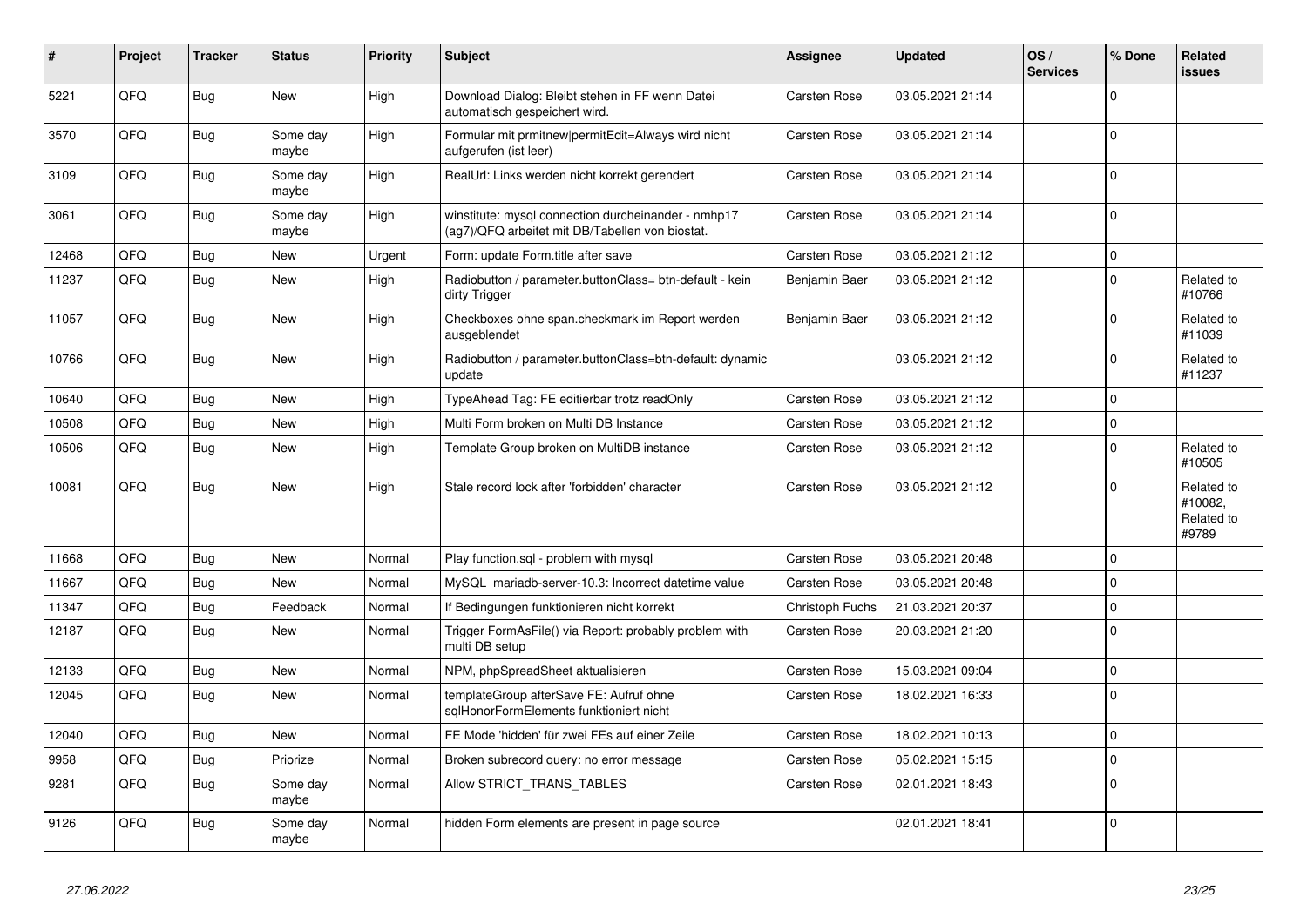| #     | Project | <b>Tracker</b> | <b>Status</b> | <b>Priority</b> | <b>Subject</b>                                                                      | Assignee            | <b>Updated</b>   | OS/<br><b>Services</b> | % Done      | Related<br><b>issues</b>                                             |
|-------|---------|----------------|---------------|-----------------|-------------------------------------------------------------------------------------|---------------------|------------------|------------------------|-------------|----------------------------------------------------------------------|
| 11752 | QFQ     | <b>Bug</b>     | <b>New</b>    | Normal          | checkbox renders multiple input elements with same name                             | <b>Carsten Rose</b> | 17.12.2020 14:58 |                        | $\Omega$    | Related to<br>#11750                                                 |
| 11715 | QFQ     | Bug            | <b>New</b>    | Normal          | acceptZeroAsRequired and requiredOffButMark do not<br>coincide                      |                     | 08.12.2020 12:13 |                        | $\Omega$    |                                                                      |
| 11695 | QFQ     | <b>Bug</b>     | <b>New</b>    | Normal          | MultiForm required FE Error                                                         | Carsten Rose        | 04.12.2020 13:34 |                        | $\mathbf 0$ |                                                                      |
| 11522 | QFQ     | <b>Bug</b>     | <b>New</b>    | Normal          | Aus/Einblenden von Reitern                                                          |                     | 13.11.2020 14:58 |                        | 0           |                                                                      |
| 10937 | QFQ     | <b>Bug</b>     | <b>New</b>    | Normal          | Fehler mit abhängigen Select- Feldern beim Positionieren                            | Carsten Rose        | 12.11.2020 23:45 |                        | $\mathbf 0$ |                                                                      |
| 10759 | QFQ     | Bug            | <b>New</b>    | Normal          | emptyMeansNull - Feld falsch aktualisiert                                           |                     | 12.11.2020 23:45 |                        | 0           |                                                                      |
| 10704 | QFQ     | <b>Bug</b>     | <b>New</b>    | Normal          | wkhtml problem rendering fullCalendar.js / fabric.js >><br>successor: puppeteer     | <b>Carsten Rose</b> | 12.11.2020 23:45 |                        | 0           | Related to<br>#5024,<br>Related to<br>#4650.<br>Related to<br>#10715 |
| 10588 | QFQ     | <b>Bug</b>     | <b>New</b>    | Normal          | typeahed Tag: Doku anpassen                                                         | Carsten Rose        | 12.11.2020 23:45 |                        | 0           |                                                                      |
| 11239 | QFQ     | <b>Bug</b>     | <b>New</b>    | Normal          | Radiobutton (plain): horizontales Rendern abhängig vom<br>Datentyp in der Datenbank | Carsten Rose        | 30.09.2020 18:37 |                        | 0           |                                                                      |
| 11195 | QFQ     | <b>Bug</b>     | New           | Low             | Dynamic Update: Note not updated if new text is empty<br>(v20.4)                    |                     | 25.09.2020 11:14 |                        | $\Omega$    |                                                                      |
| 10890 | QFQ     | Bug            | <b>New</b>    | Normal          | AutoCron hangs                                                                      |                     | 20.07.2020 13:56 |                        | $\mathbf 0$ |                                                                      |
| 10658 | QFQ     | <b>Bug</b>     | <b>New</b>    | Normal          | processReadOnly broken                                                              | Carsten Rose        | 27.05.2020 17:55 |                        | $\mathbf 0$ |                                                                      |
| 5559  | QFQ     | <b>Bug</b>     | <b>New</b>    | Normal          | FE.type = Upload: 'accept' might contain variables                                  | Carsten Rose        | 11.05.2020 21:23 |                        | 0           |                                                                      |
| 10322 | QFQ     | Bug            | New           | Normal          | FormElement / Radio: missing column 'enum' >> FE not<br>reported                    | <b>Carsten Rose</b> | 07.05.2020 09:37 |                        | 0           |                                                                      |
| 10082 | QFQ     | Bug            | <b>New</b>    | Normal          | FE.type=SELECT - 'sanatize' Class                                                   | Carsten Rose        | 07.05.2020 09:36 |                        | $\Omega$    | Related to<br>#10081                                                 |
| 10324 | QFQ     | <b>Bug</b>     | <b>New</b>    | Normal          | Excel Export mit Template funktioniert nur, wenn Template<br>vor uid kommt          |                     | 30.03.2020 11:20 |                        | 0           | Related to<br>#10257                                                 |
| 9691  | QFQ     | Bug            | In Progress   | Normal          | Checkbox: dynamic update > readonly                                                 | Carsten Rose        | 01.02.2020 23:22 |                        | 50          | Related to<br>#9834                                                  |
| 9783  | QFQ     | Bug            | <b>New</b>    | Normal          | Email with special characters                                                       | <b>Carsten Rose</b> | 01.02.2020 23:22 |                        | $\pmb{0}$   |                                                                      |
| 9533  | QFQ     | Bug            | <b>New</b>    | Normal          | FE.type=upload: Check in 'beforeSave' if upload is given                            | <b>Carsten Rose</b> | 01.02.2020 23:22 |                        | $\Omega$    | Related to<br>#11523                                                 |
| 9317  | QFQ     | <b>Bug</b>     | <b>New</b>    | Normal          | FE.type=note: with dynamic show/hidden an empty label<br>causes trouble             | Carsten Rose        | 01.02.2020 23:22 |                        | $\mathbf 0$ |                                                                      |
| 9275  | QFQ     | Bug            | <b>New</b>    | Normal          | auteron: t3 page, which takes to long to respond, is not<br>reported properly       | Carsten Rose        | 01.02.2020 23:22 |                        | 100         |                                                                      |